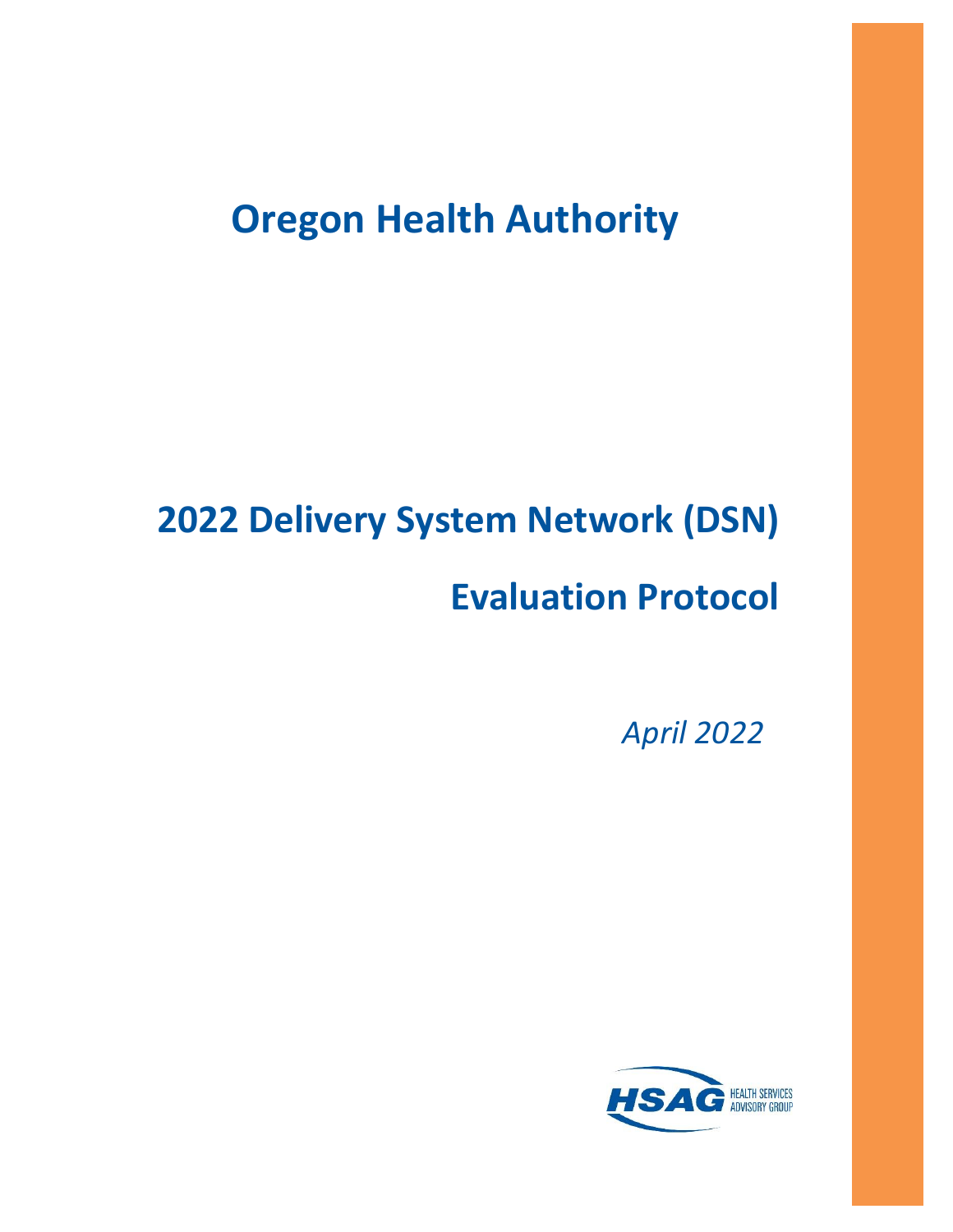

## **Table of Contents**

| 1. |  |
|----|--|
|    |  |
|    |  |
|    |  |
|    |  |
|    |  |
|    |  |
|    |  |
| 2. |  |
|    |  |
|    |  |
|    |  |
|    |  |
| 3. |  |
| 4. |  |
| 5. |  |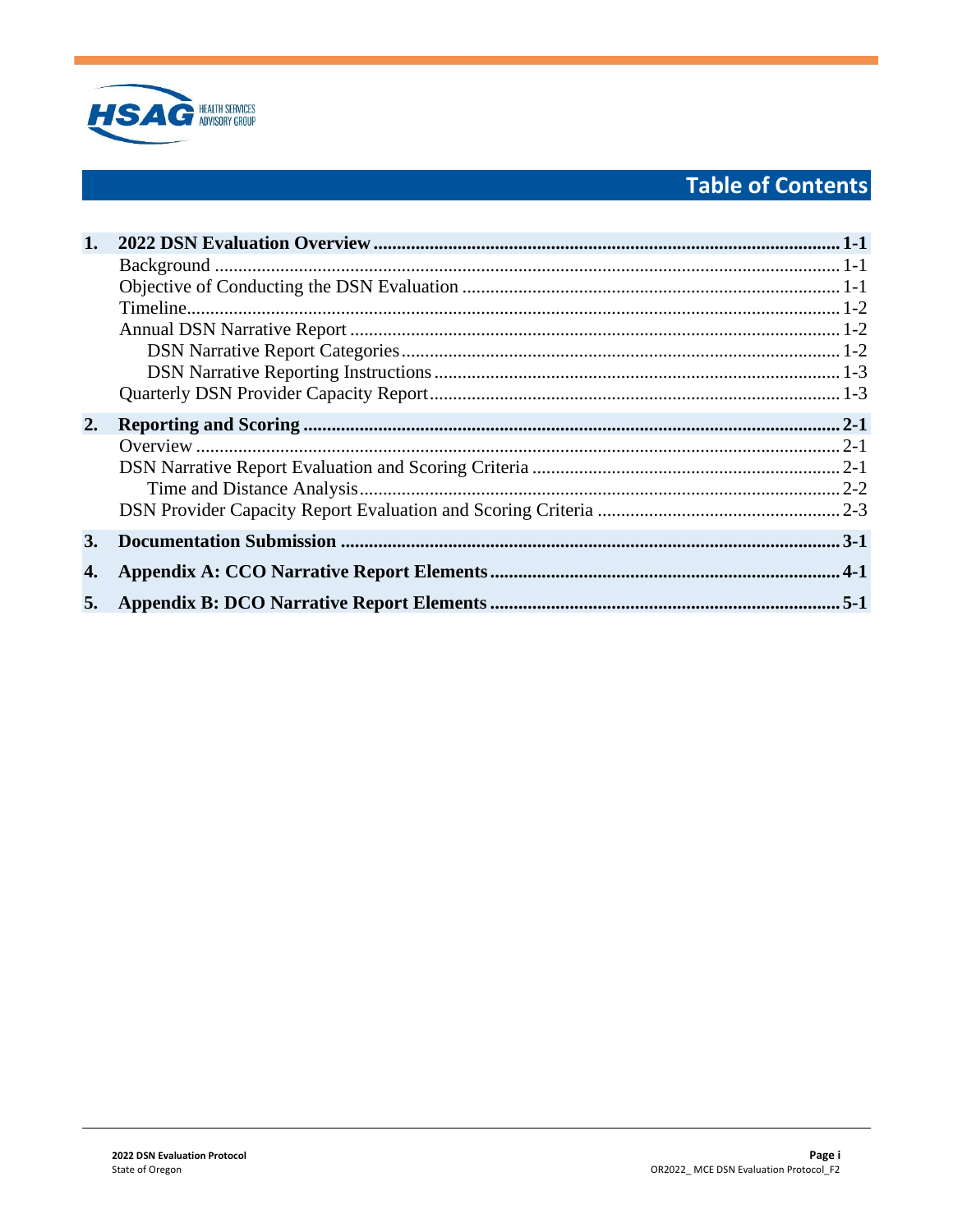

### **1. 2022 DSN Evaluation Overview**

### <span id="page-2-1"></span><span id="page-2-0"></span>**Background**

Federal and State regulations governing Medicaid services require each managed care contractor to maintain a network of appropriate health care providers to ensure all services covered under the State plan are available and accessible to members in a timely manner. Oregon Health Authority (OHA) contracts with 16 coordinated care organizations (CCOs) and five dental care organizations (DCOs), collectively referred to as managed care entities (MCEs), to deliver managed care services for Oregon Health Plan (OHP) members. Each contractor must submit documentation to the State Medicaid authority demonstrating the contractor's capacity to serve the expected enrollment in its service area in accordance with the State's standards for access to care.<sup>1-1</sup> OHA contracted with Health Services Advisory Group, Inc. (HSAG) to evaluate whether the MCEs are meeting state-established network standards.

### <span id="page-2-2"></span>**Objective of Conducting the DSN Evaluation**

The primary objective of HSAG's review is to provide meaningful information to OHA and the CCOs regarding the adequacy of CCO provider networks and monitoring activities as well as compliance with relevant State and federal requirements. HSAG will:

- Assess the completeness of MCE responses provided in the DSN Narrative Reports with respect to meeting the criteria set forth in Exhibit G of the MCE contract.
- Assess the geographic distribution of providers relative to member populations and evaluate the extent to which MCEs met the OHA-defined time and distance access standards.
- Analyze data submitted in MCE Provider Capacity Reports to draw conclusions regarding the quality of data and reporting, provider network capacity, and provider accessibility.

To accomplish its objective, and based on the results of collaborative planning with OHA, HSAG will develop a narrative data collection and evaluation tool, obtain OHA Provider Capacity reports and quarterly data, and conduct an analysis network adequacy metrics to CCO delivery system networks.

<sup>&</sup>lt;sup>1-1</sup> See Title 42 Code of Federal Regulations (42 CFR) §438.206 and §438.207; Oregon Administrative Rules (OAR) 410-141-3515.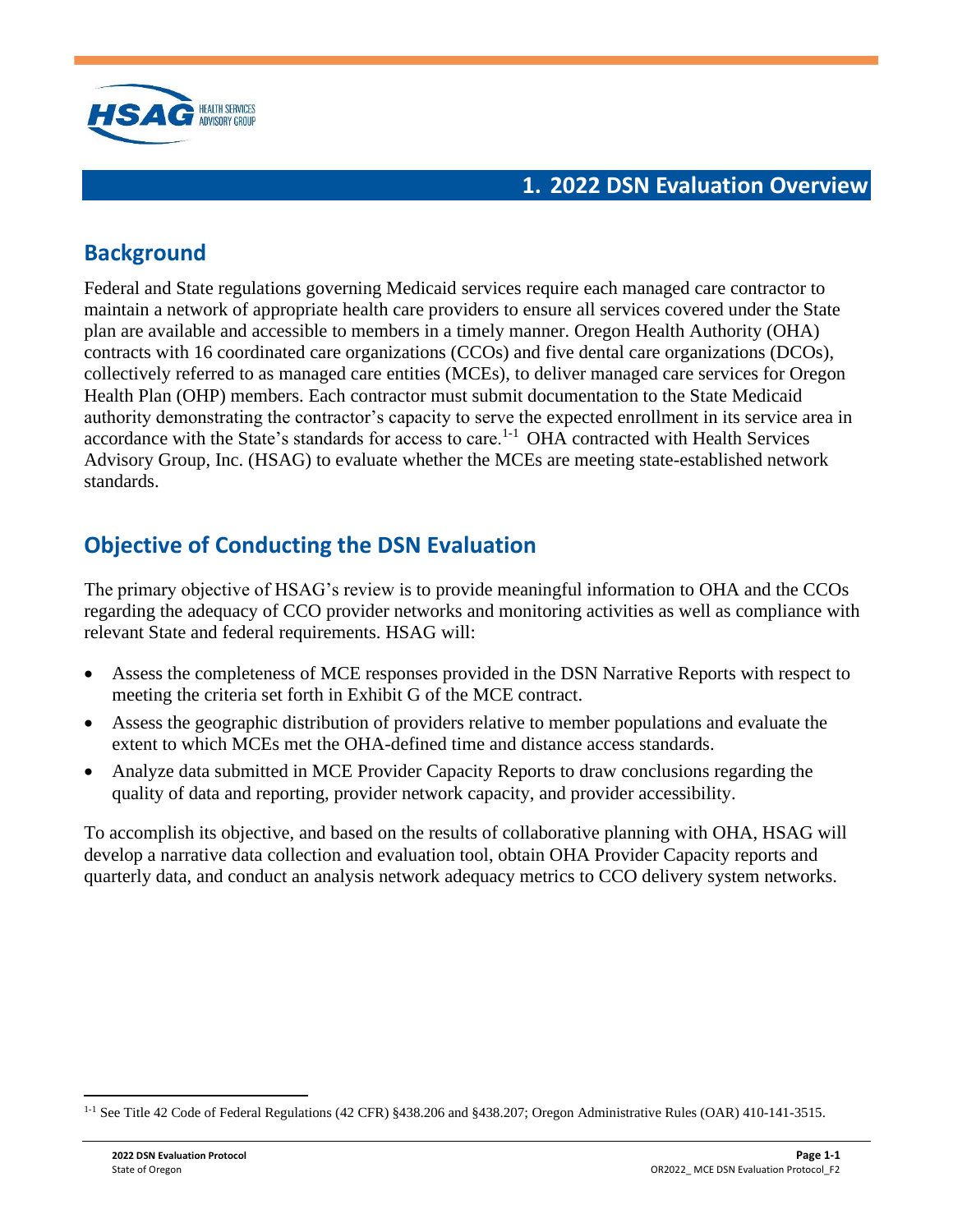

### <span id="page-3-0"></span>**Timeline**

<span id="page-3-3"></span>The 2022 DSN Evaluation timeline, including the schedule of deliverables, is identified in [Table 1-1.](#page-3-3)

| <b>Activity</b>                                                                        | <b>Responsible</b><br><b>Entity</b> | <b>Time Frame</b>            |
|----------------------------------------------------------------------------------------|-------------------------------------|------------------------------|
| Submit quarterly DSN Provider Capacity Reports to<br><b>OHA</b>                        | <b>MCEs</b>                         | Quarterly*                   |
| Submit Annual DSN Narrative Reports to OHA                                             | <b>MCEs</b>                         | August 1, 2022 <sup>**</sup> |
| Submit second quarter (4/1/22-6/30/22) DSN Provider<br>Capacity Reporting to HSAG      | <b>OHA</b>                          | October 14, 2022             |
| Conduct annual DSN Narrative Report review and<br>time and distance analysis           | <b>HSAG</b>                         | August-November 2022         |
| Provide draft 2022 Annual DSN Evaluation Report to<br>OHA/MCEs for review and feedback | <b>HSAG</b>                         | December 2022                |
| Finalize and distribute 2022 Annual DSN Evaluation<br>Report                           | <b>HSAG</b>                         | January 2023                 |

#### **Table 1-1—DSN Evaluation Activities Timeline**

\*MCEs are contractually required to submit a quarterly DSN Provider Capacity Report on the 45th day following the end of each quarter and an Annual DSN Narrative Report on or before July 31 of each year.

\*\*The 2022 submission date for the Annual DSN Narrative Report submission was extended to August 1, 2022, per OHA, due to July 31, 2022 falling on a Sunday.

### <span id="page-3-1"></span>**Annual DSN Narrative Report**

Each MCE is required to submit an Annual DSN Narrative Report that includes comprehensive narrative responses and analysis demonstrating how the MCE ensures, monitors, and evaluates network adequacy. The DSN Narrative Report is separated into four categories: description of the delivery network and adequacy, description of members and membership needs, community coordination, and network response strategy.

### <span id="page-3-2"></span>*DSN Narrative Report Categories*

The *Description of the Delivery Network and Adequacy* category demonstrates the MCE's process for monitoring the adequacy of its network and using information collected to inform its network adequacy decision-making. Elements within the category address the tools and systems used, use of REALD data, types of monitoring conducted in relation to contractual obligations, use of direct feedback, mitigation of impacts from provider terminations, and network relationships with available Indian Health Service (IHS) and Tribal Health Services (THS) within or near the MCE's service area.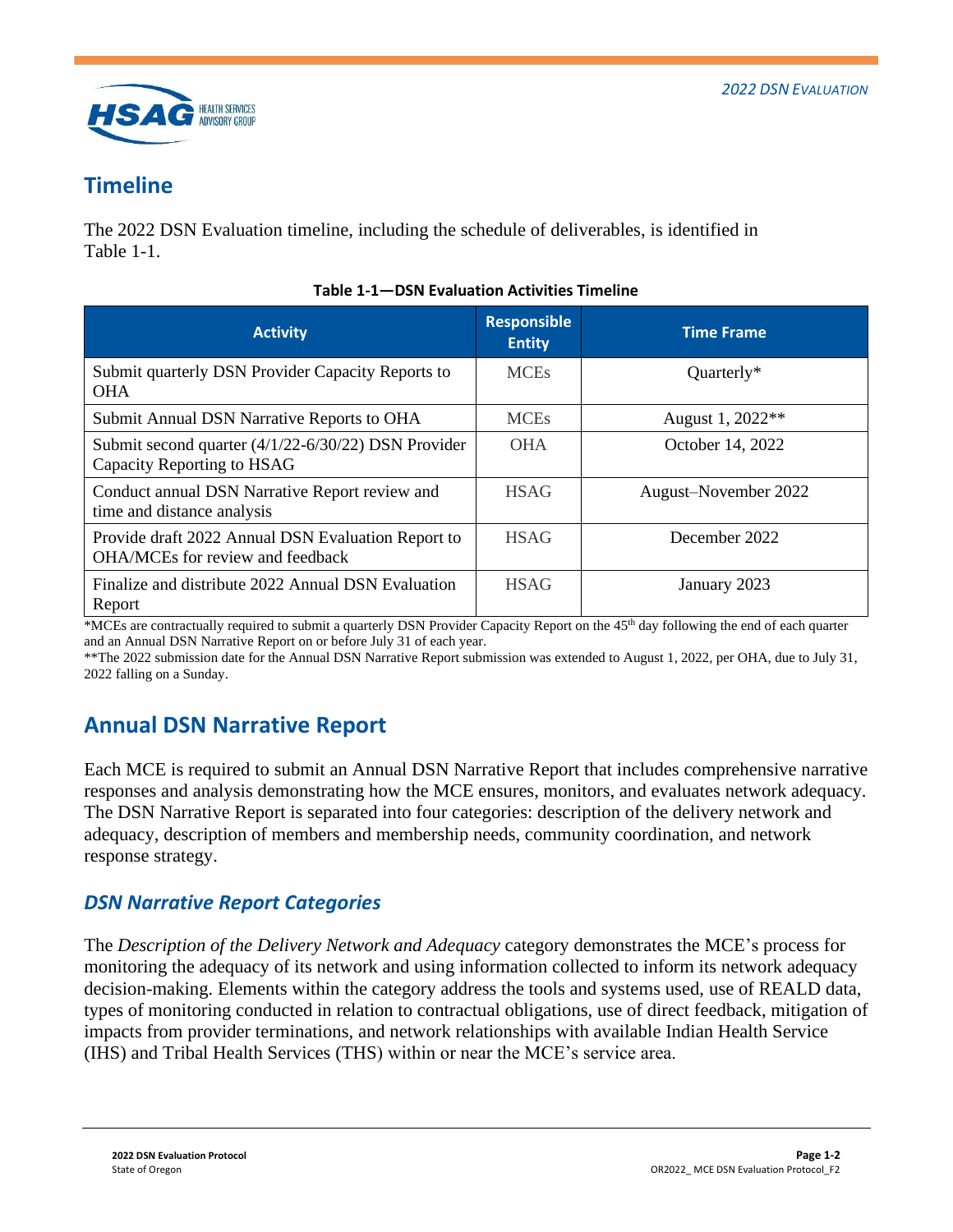

The *Description of Members and Membership Needs* category provides details of the MCE's approach to monitoring and considering the characteristics and needs of its membership when making network adequacy decisions and adjustments. Elements within the category are designed to collect information on the MCE's membership in terms of physical and mental disabilities and special health care needs, linguistic and cultural needs, grievances, workforce readiness to provide culturally and linguistically appropriate services, and Medicaid and full-benefit/dual-eligible (FBDE) enrollment and trends for utilization of services.

The *Community Coordination* category describes the MCE's coordination efforts with resources and institutions within its local community to develop and maintain a capable workforce, other data sources drawn upon to support its strategies, and use of performance metric data to monitor and enhance its network adequacy.

The *Network Response Strategy* category provides insight into the MCE's methods used to identify barriers to network adequacy, implement interventions to resolve barriers, evaluate the efficacy of any interventions, and actions taken to address any previously identified areas for improvement.

### <span id="page-4-0"></span>*DSN Narrative Reporting Instructions*

To complete the DSN Narrative Report, MCEs must complete the provided DSN Narrative Template tool and submit it as a Word document. MCEs may either embed supporting documentation or provide supporting documentation separately. Narrative responses should directly answer each element and must indicate what documentation (e.g., policies and procedures, reports, data sets, etc.) has been provided to support each response.

### <span id="page-4-1"></span>**Quarterly DSN Provider Capacity Report**

The DSN Provider Capacity Report activity is managed by OHA. Each MCE's quarterly submission of data must be compiled following the template and instructions provided by OHA, as failure to do so may result in the rejection of the MCE's report submission and lead to required resubmission. OHA will evaluate each MCE's quarterly DSN Provider Capacity Report, focusing on the following three domains:

- 1. **Quality of DSN Provider Capacity Reporting**—The MCE's ability to provide complete and accurate provider network data in the required format.
- 2. **Provider Network Capacity**—The underlying infrastructure of each MCE's DSN, including whether health services are available to members through a sufficient supply and variety of providers.
- 3. **Provider Accessibility**—The degree to which contracted services are accessible to each MCE's member population.

OHA will submit the results of its second quarter 2022 DSN Provider Capacity Report analyses to HSAG no later than October 14, 2022. HSAG will review, summarize, aggregate, and report on findings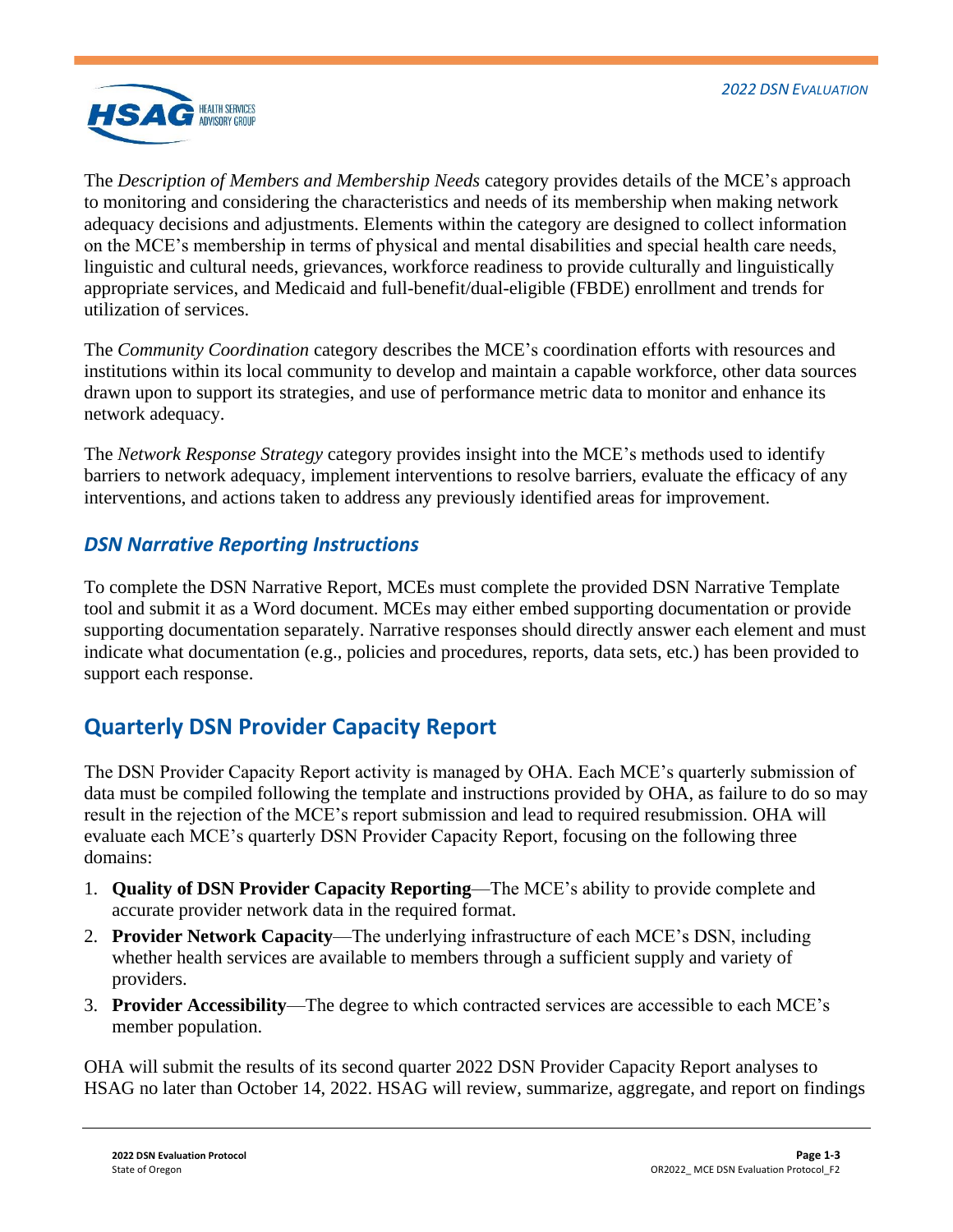*2022 DSN EVALUATION* 



associated with the MCEs in the 2022 DSN Evaluation Report. HSAG will not conduct an independent assessment of the DSN Provider Capacity Reports.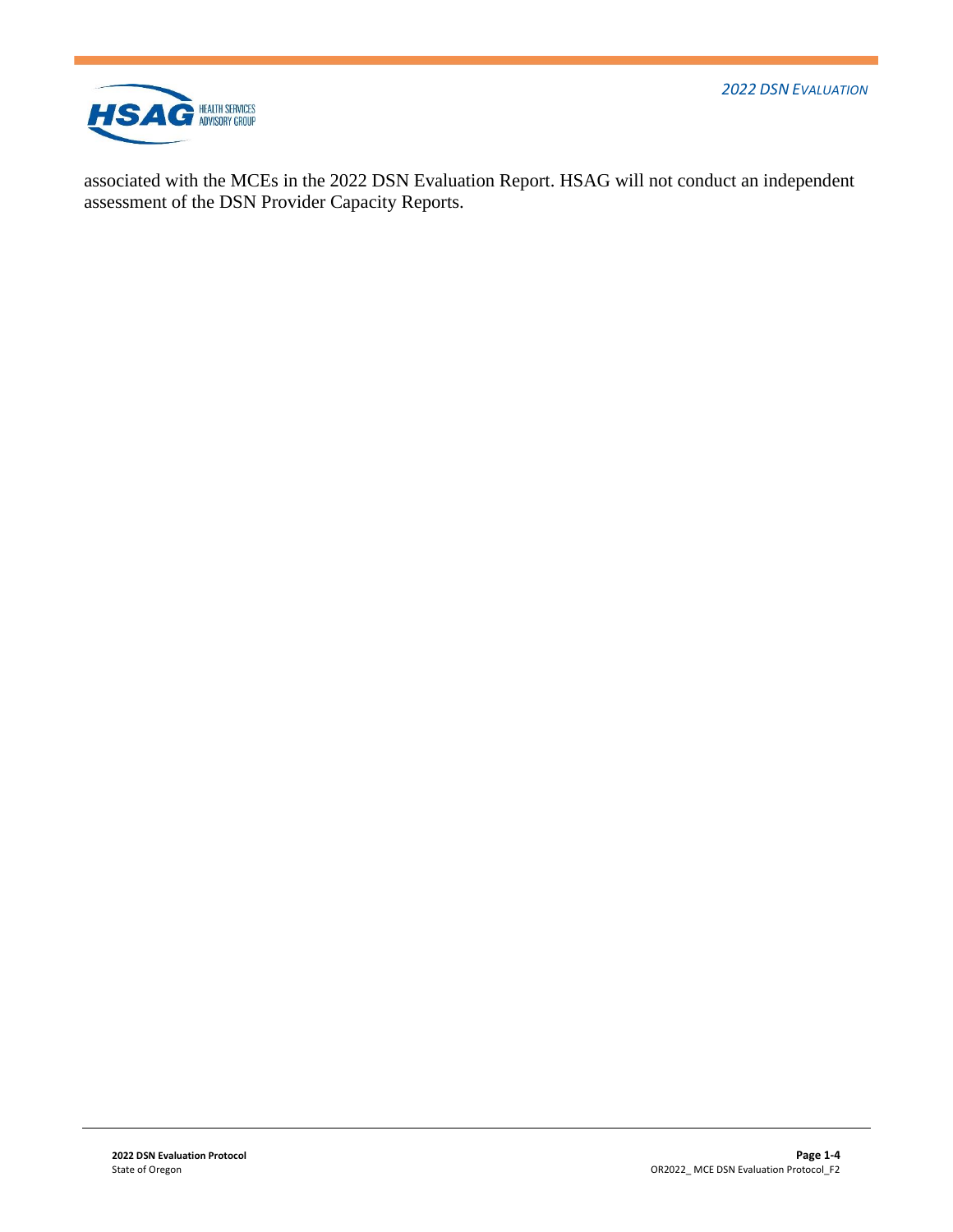

### <span id="page-6-1"></span><span id="page-6-0"></span>**Overview**

The 2022 Annual CCO & DCO DSN Evaluation Reports will be based on HSAG's assessment of each MCE's 2022 DSN Narrative Report and second quarter DSN Provider Capacity Report. HSAG will present evaluation results in aggregate reports for CCOs and DCOs, including appendices with results for individual MCEs. Each report will include:

- A comprehensive summary of evaluation results, including general assessments.
- Findings and recommended actions for each MCE to achieve State network adequacy standards.
- Overarching recommendations to OHA, including any need for technical assistance or clarification regarding OHA requirements.

Prior to finalizing each 2022 Annual DSN Evaluation Report, HSAG will submit the aggregate CCO and DCO draft reports to OHA and individual results appendices to MCEs for a two-week review and feedback period. Data resubmissions will not be permitted. HSAG will consider feedback and incorporate changes as appropriate.

### <span id="page-6-2"></span>**DSN Narrative Report Evaluation and Scoring Criteria**

HSAG will review and score each MCE's DSN Narrative Evaluation tool, based on the narrative response requirements identified Appendix A (i.e., CCO) and Appendix B (i.e., DCO) and scoring criteria defined in [Table 2-1.](#page-6-3) Elements will receive a score ranging from 1 (*Met*) to 0 (*Not Met*) with a score of 0.5 for elements evaluated as *Partially Met*. All element scores will then be aggregated into a category score and an overall summary score.

<span id="page-6-3"></span>

| <b>Score</b> | <b>Rating</b> | <b>Rating Description</b>                                                          |  |
|--------------|---------------|------------------------------------------------------------------------------------|--|
| 1.0          | Met           | Indicates <i>all</i> of the following components were present and<br>complete:     |  |
|              |               | • Narrative response fully addressed reporting requirements of<br>the element; and |  |
|              |               | • Required documentation and/or data (when applicable) was:                        |  |
|              |               | - Submitted with narrative response                                                |  |
|              |               | - Relevant to the element and/or review period, and                                |  |
|              |               | - Sufficient to demonstrate compliance with element.                               |  |
| 0.5          | Partially Met | Indicates one or more of the following components were missing<br>or incomplete:   |  |

#### **Table 2-1—DSN Narrative Report Scoring Criteria**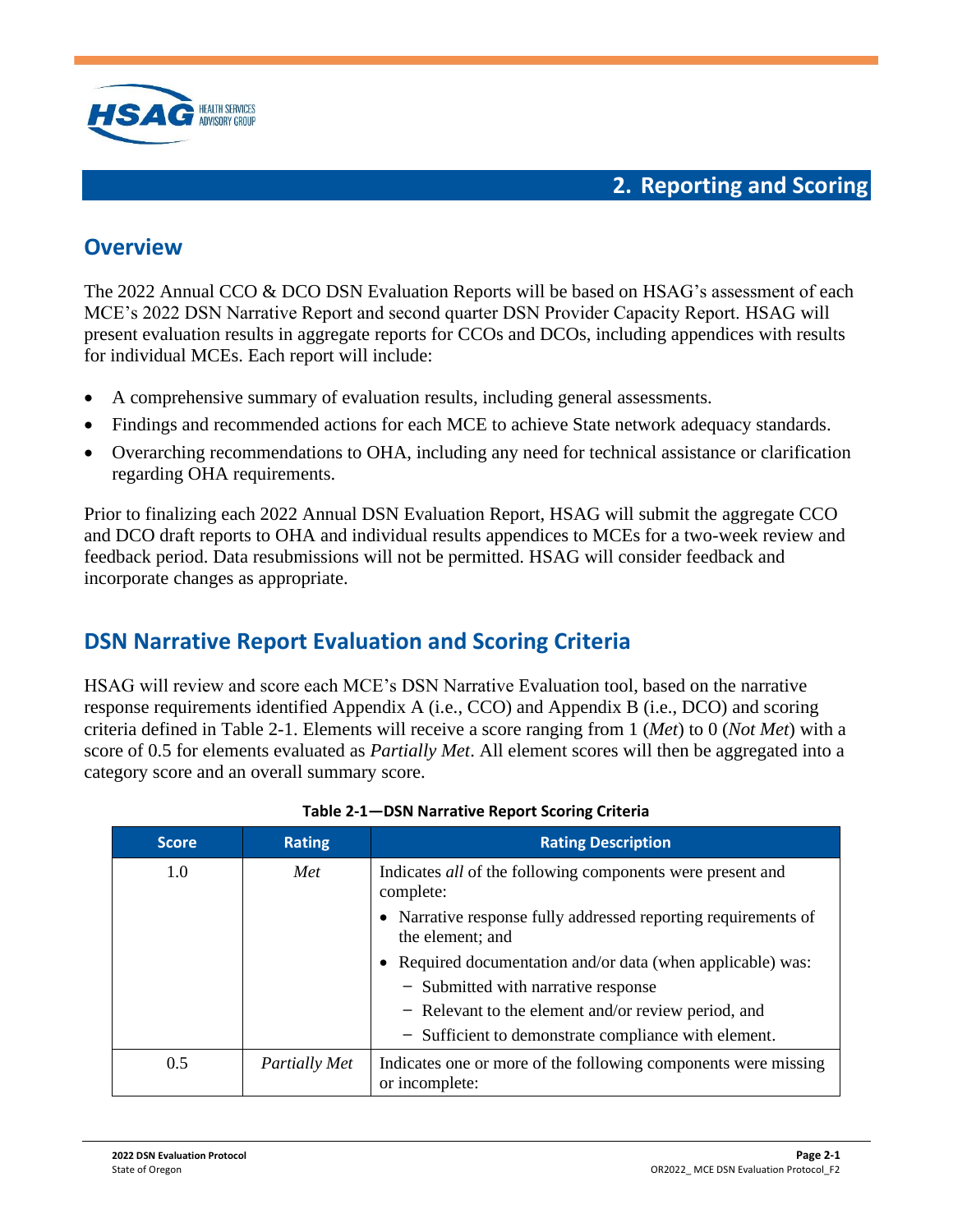

|     |         | • Narrative response fully addressed reporting requirements of<br>the element; and                            |
|-----|---------|---------------------------------------------------------------------------------------------------------------|
|     |         | • Required documentation and/or data (when applicable) was:                                                   |
|     |         | - Submitted with narrative response                                                                           |
|     |         | - Relevant to the element and/or review period, and                                                           |
|     |         | - Sufficient to demonstrate compliance with element.                                                          |
| 0.0 | Not Met | Indicates <i>all</i> of the following:                                                                        |
|     |         | • Narrative response did not address the element or stated that a<br>required activity was not conducted; and |
|     |         | • Required documentation and/or data (when applicable) was<br>not:                                            |
|     |         | - Submitted with the narrative response                                                                       |
|     |         | - Relevant to the element and/or review period, and                                                           |
|     |         |                                                                                                               |

[Table 2-2](#page-7-1) identifies the DSN Narrative Report categories, the number of reporting elements associated with each category, and the maximum number of points possible for scoring the MCEs' compliance with the elements.

<span id="page-7-1"></span>

| <b>Category</b> |                                                     | <b>CCO</b><br><b>DCO</b>            |                                 |                                     |                                 |
|-----------------|-----------------------------------------------------|-------------------------------------|---------------------------------|-------------------------------------|---------------------------------|
| <b>Number</b>   | <b>Category Description</b>                         | <b>Number of</b><br><b>Elements</b> | <b>Maximum</b><br><b>Points</b> | <b>Number of</b><br><b>Elements</b> | <b>Maximum</b><br><b>Points</b> |
|                 | Description of the Delivery<br>Network and Adequacy | 32                                  | 32.0                            | 31                                  | 31.0                            |
| $\overline{2}$  | Description of Members and<br>Membership Needs      | 12                                  | 12.0                            | 12                                  | 12.0                            |
| 3               | <b>Community Coordination</b>                       | 4                                   | 4.0                             | $\overline{4}$                      | 4.0                             |
| $\overline{4}$  | <b>Network Response Strategy</b>                    | 6                                   | 6.0                             | 6                                   | 6.0                             |
|                 | <b>Totals</b>                                       | 54                                  | 54.0                            | 53                                  | 53.0                            |

**Table 2-2—DSN Narrative Report Categories**

### <span id="page-7-0"></span>*Time and Distance Analysis*

Using member data provided by OHA and each DSN Provider Capacity Report, HSAG will conduct the time and distance analysis using the following key measures and the State time and distance thresholds listed in [Table 2-3.](#page-8-1)

Percentage and number of members living within the time and distance standards.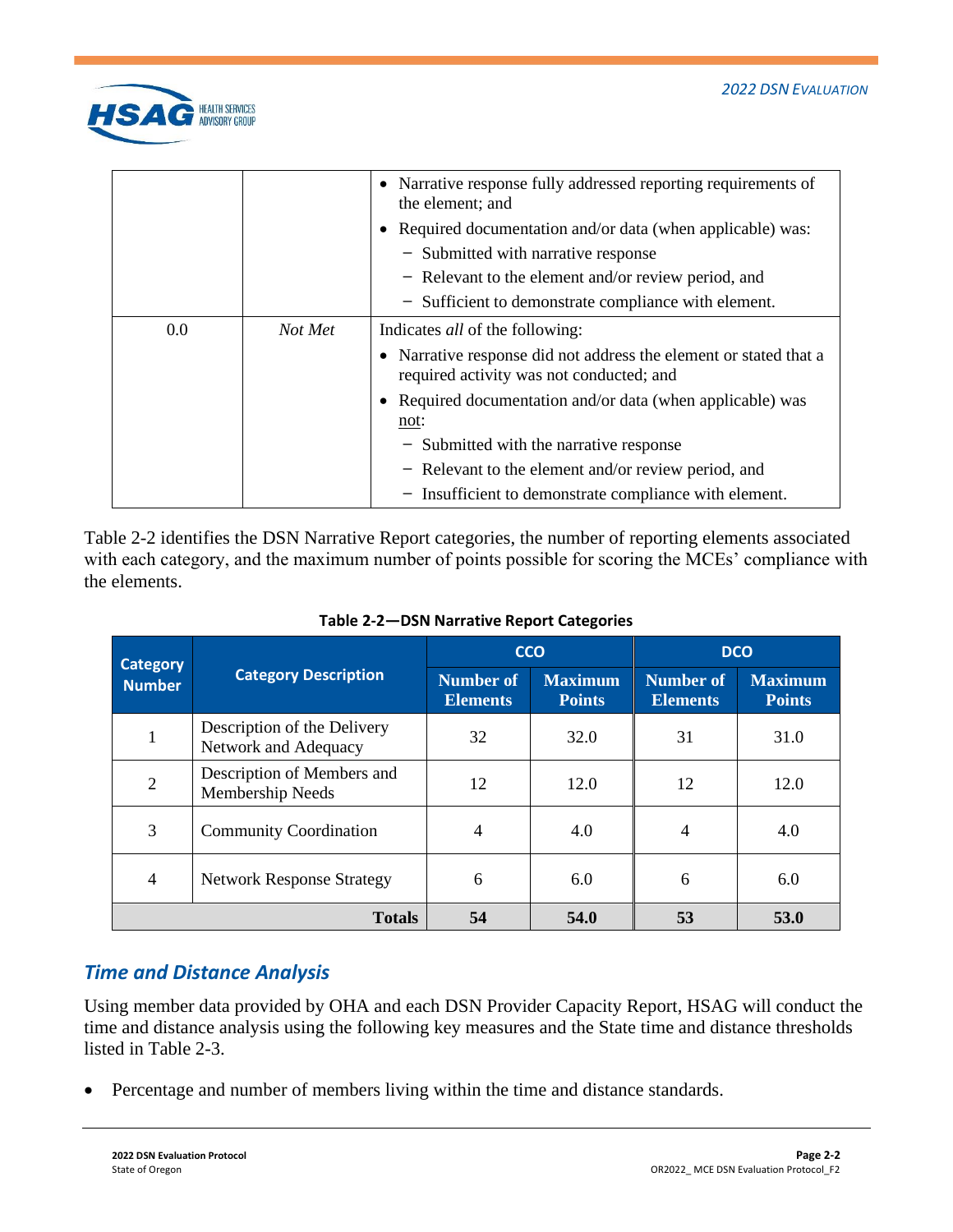

• Average time (in minutes) and distance (in miles) to the nearest three providers for each provider type evaluated.

<span id="page-8-1"></span>

| Geographic<br><b>Classification</b> | <b>Definition</b>                                                                                         | <b>Time</b><br><b>Standard</b> | <b>Distance</b><br><b>Standard</b> | Percentage of<br><b>Overall Member</b><br><b>Access Standard</b> |
|-------------------------------------|-----------------------------------------------------------------------------------------------------------|--------------------------------|------------------------------------|------------------------------------------------------------------|
| Urban                               | A geographic area that is less than 10<br>map miles from a population center of<br>30,000 people or more. | 30<br><b>Minutes</b>           | 30 Miles                           | 100\%                                                            |
| Rural                               | A geographic area that is 10 or more<br>map miles from a population center of<br>30,000 people or less.   | 60<br><b>Minutes</b>           | 60 Miles                           | 100\%                                                            |

### <span id="page-8-0"></span>**DSN Provider Capacity Report Evaluation and Scoring Criteria**

The DSN Provider Capacity Report is an inventory of each individual (i.e., physician, mid-level practitioner, or other practitioners), facility, or business, whether employed by or under subcontract with an MCE, or paid fee-for-service, that agrees to provide the described services, or items, to Medicaid MCE members. MCEs are required to follow a reporting template and instructions including the appropriate provider, facility, or business provider categories and associated service categories and field values. OHA will process, clean, and evaluate data provided by MCEs to assess the geographic distribution of MCE providers listed in [Table 2-4](#page-8-2) and [Table 2-5](#page-9-0) by MCE type.

<span id="page-8-2"></span>

| <b>Individual Practitioners</b> |                                                       |                    | <b>Facility, Clinic, Business, or Other Service</b><br><b>Providers</b> |  |
|---------------------------------|-------------------------------------------------------|--------------------|-------------------------------------------------------------------------|--|
| <b>MHPA</b>                     | Mental Health Provider, Adult                         | <b>FQHC</b>        | <b>Federally Qualified Health Centers</b>                               |  |
| <b>MHPP</b>                     | Mental Health Provider, Pediatric                     | <b>HOSP</b>        | Hospital                                                                |  |
| <b>MHPB</b>                     | Mental Health Provider, Both<br>(Adult and Pediatric) | <b>HPSY</b>        | Hospital, Acute Psychiatric Care                                        |  |
| <b>OHPA</b>                     | Oral Health Provider, Adult                           | IHS/<br><b>THS</b> | Indian Health Service and Tribal<br><b>Health Services</b>              |  |
| OHPP                            | Oral Health Provider, Pediatric                       | <b>PCPCH</b>       | <b>Patient-Center Primary Care Home</b>                                 |  |
| <b>OHPB</b>                     | Oral Health Provider, Both,<br>(Adult and Pediatric)  | <b>RHC</b>         | <b>Rural Health Centers</b>                                             |  |
| <b>PCPA</b>                     | Primary Care Provider, Adult                          | RX.                | Pharmacies                                                              |  |
| <b>PCPP</b>                     | Primary Care Provider, Pediatric                      | <b>SNF</b>         | Post-hospital Skilled Nursing Facility                                  |  |
| <b>PCPB</b>                     | Primary Care Provider, Both                           | <b>UCC</b>         | <b>Urgent Care Center</b>                                               |  |

**Table 2-4—DSN CCO Service Category Descriptions and Field Values**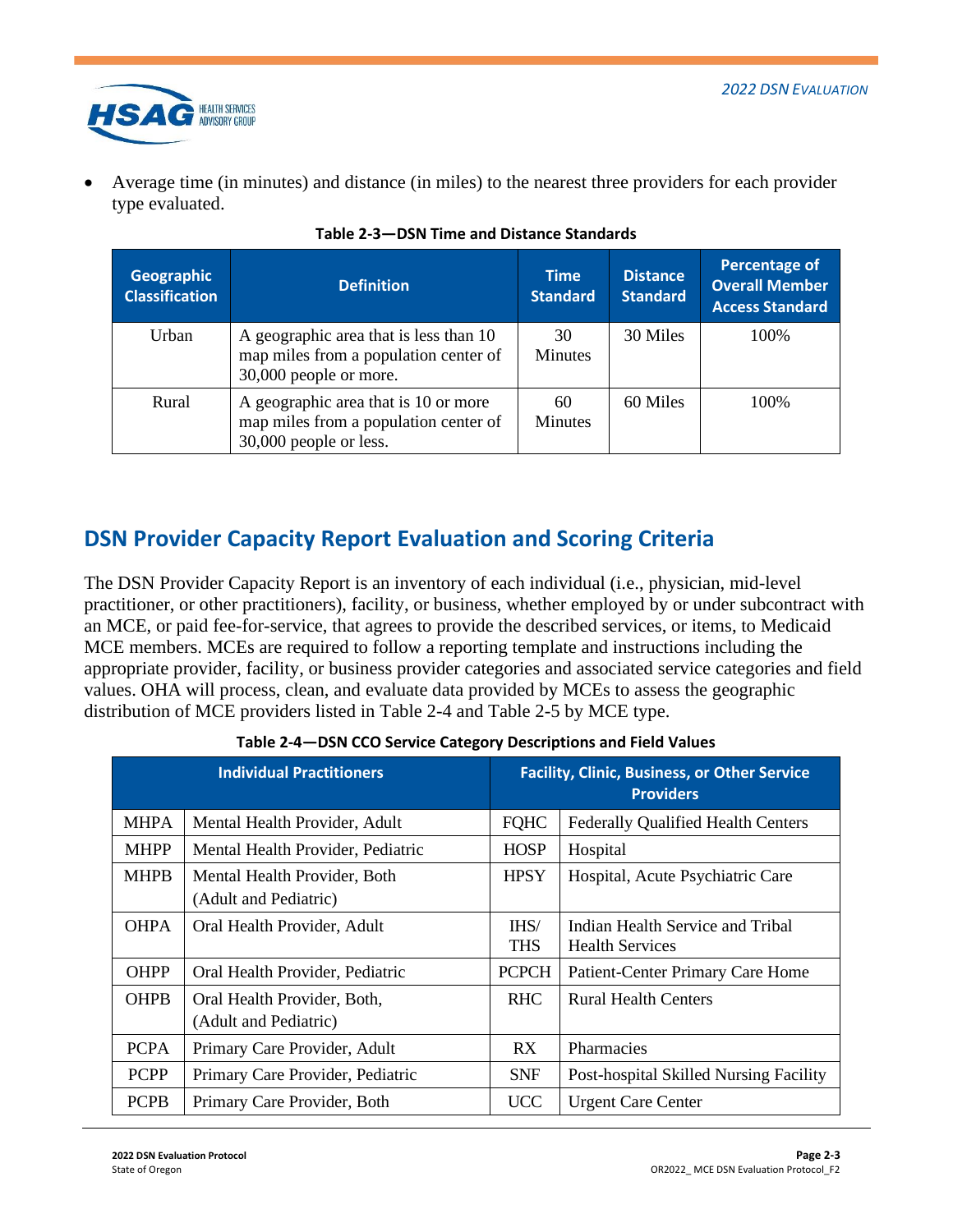

|              | <b>Individual Practitioners</b>                                | <b>Facility, Clinic, Business, or Other Service</b><br><b>Providers</b> |
|--------------|----------------------------------------------------------------|-------------------------------------------------------------------------|
|              | (Adult and Pediatric)                                          |                                                                         |
| <b>SPA</b>   | Specialty Practitioner, Adult                                  |                                                                         |
| <b>SPP</b>   | Specialty Practitioner, Pediatric                              |                                                                         |
| <b>SPB</b>   | <b>Specialty Practitioner, Both</b>                            |                                                                         |
|              | (Adult and Pediatric)                                          |                                                                         |
| <b>SUDA</b>  | Substance Use Disorder Provider, Adult                         |                                                                         |
| <b>SUDP</b>  | Substance Use Disorder Provider, Pediatric                     |                                                                         |
| <b>SUDPB</b> | Substance Use Disorder Provider, Both<br>(Adult and Pediatric) |                                                                         |

#### **Table 2-5—DSN DCO Service Category Descriptions and Field Values**

<span id="page-9-0"></span>

|             | <b>Individual Practitioners</b>                     |                    | <b>Facility, Clinic, Business, or Other Service</b><br><b>Providers</b> |
|-------------|-----------------------------------------------------|--------------------|-------------------------------------------------------------------------|
| <b>DEN</b>  | Denturist                                           | <b>EDSC</b>        | <b>Emergency Dental Services Clinic</b>                                 |
| <b>END</b>  | Endodontist                                         | <b>FQHC</b>        | <b>Federally Qualified Health Centers</b>                               |
| <b>EPDH</b> | <b>Expanded Practice Dental Hygienist</b>           | IHS/<br><b>THS</b> | Indian Health Service and Tribal<br><b>Health Services</b>              |
| <b>ODO</b>  | Orthodontist & Dentofacial Orthopedics              | <b>PCHD</b>        | <b>Public/County Health Department</b>                                  |
| <b>OMP</b>  | Oral & Maxillofacial Pathologist                    | <b>RHC</b>         | <b>Rural Health Centers</b>                                             |
| <b>OMS</b>  | Oral & Maxillofacial Surgeon                        |                    |                                                                         |
| <b>PER</b>  | Periodontist                                        |                    |                                                                         |
| <b>PCDA</b> | Primary Care Dentist, Adult                         |                    |                                                                         |
| <b>PCDP</b> | Primary Care Dentist, Pediatric                     |                    |                                                                         |
| <b>PCDP</b> | Primary Care Dentist, Both<br>(Adult and Pediatric) |                    |                                                                         |
| <b>PRO</b>  | Prosthodontics                                      |                    |                                                                         |
| <b>RDH</b>  | <b>Registered Dental Hygienist</b>                  |                    |                                                                         |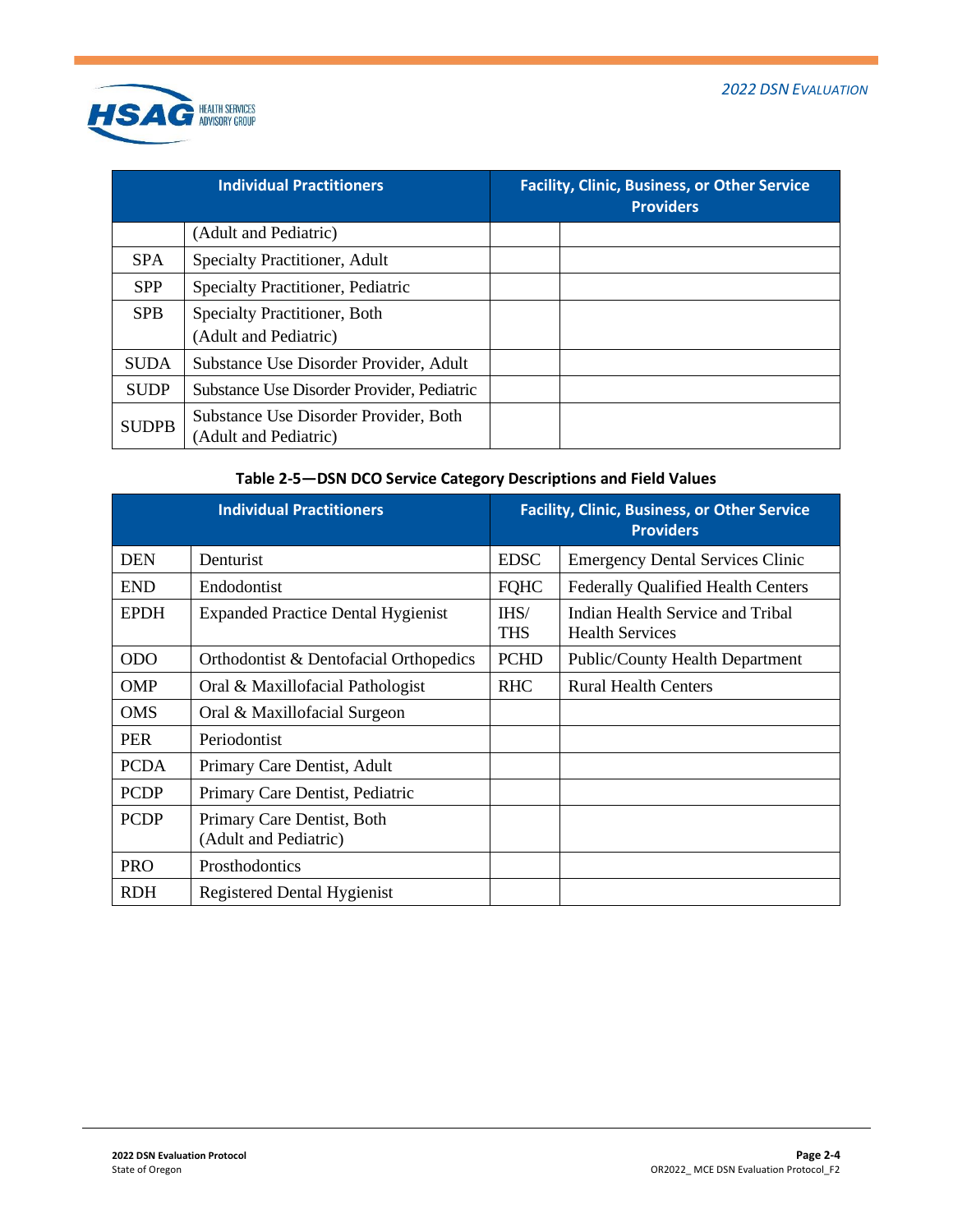

### **3. Documentation Submission**

<span id="page-10-0"></span>All DSN related materials must be submitted directly to OHA's Health Systems Division Team at its respective MCE email address:

CCO Submission: [CCO.MCODeliverableReports@dhsoha.state.or.us](mailto:CCO.MCODeliverableReports@dhsoha.state.or.us)

DCO Submission: [DCODeliverableReports@dhsoha.state.or.us](mailto:DCODeliverableReports@dhsoha.state.or.us)

These materials include both quarterly Provider Capacity reports and the annual DSN narrative evaluation (i.e., tool and supplemental documentation). When submitting documents, each MCE should ensure document file names reflect the contents of the file. Large files or large numbers of files should be submitted as .zip files. Difficulties or questions regarding DSN deliverable submissions can be directed to the following OHA personnel:

**Cheryl Henning** OHA Health Systems Division, CCO Contract Administrator 503.593.6894 [Cheryl.L.Henning@dhsoha.state.or.us](mailto:Cheryl.L.Henning@dhsoha.state.or.us)

**John Levear** OHA Compliance Data Analyst 503.314.8817 [John.W.Levear@dhsoha.state.or.us](mailto:John.W.Levear@dhsoha.state.or.us)

**Cortnee Whitlock** OHA Quality Assurance & Compliance Specialist 503.801.2705 [Cortnee.Whitlock@dhsoha.state.or.us](mailto:Cortnee.Whitlock@dhsoha.state.or.us)

**Carrie Williamson** OHA Quality Assurance & Compliance Specialist 971.701.9527 [carrie.williamson2@dhsoha.state.or.us](mailto:carrie.williamson2@dhsoha.state.or.us)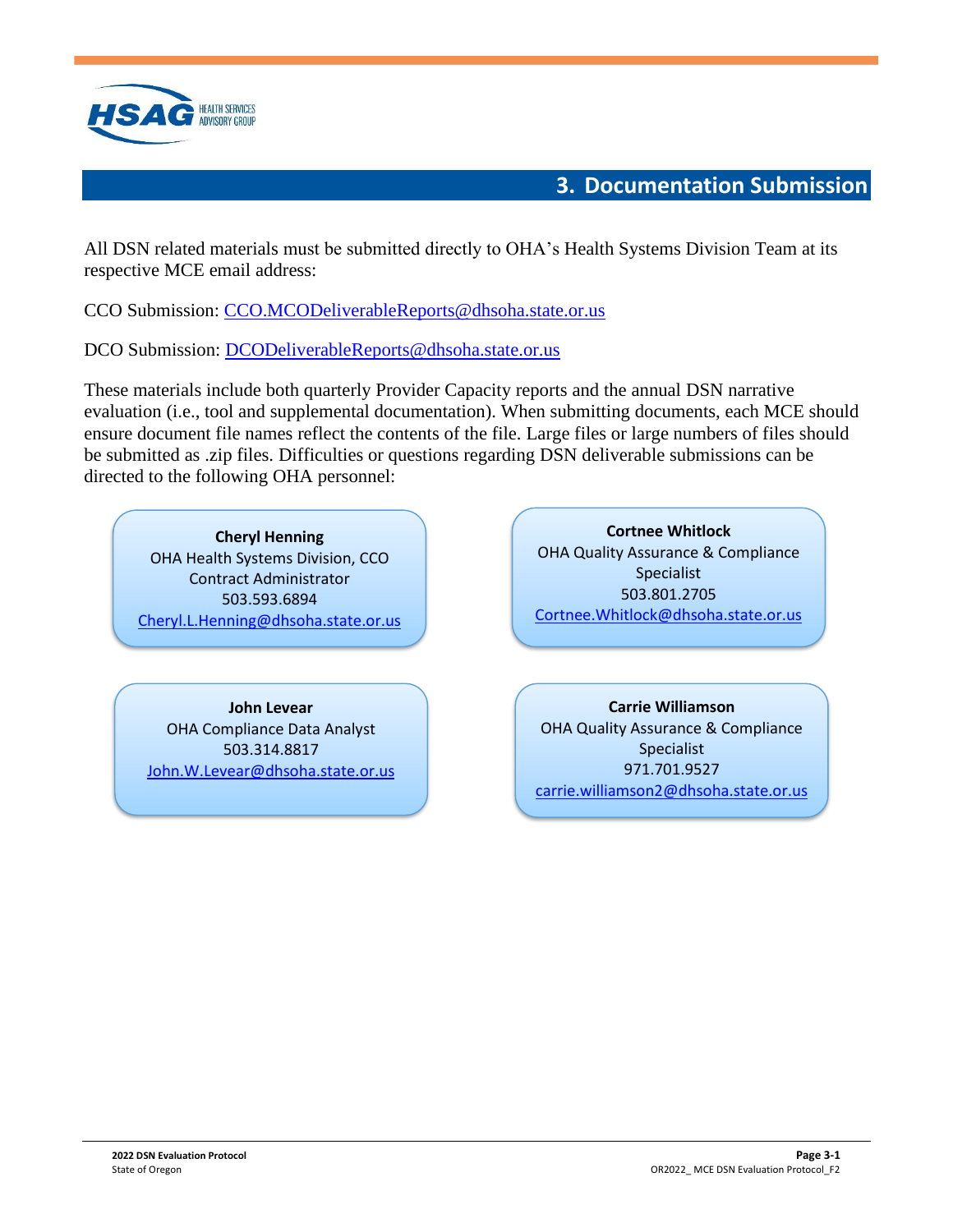<span id="page-11-0"></span>

## **4. Appendix A: CCO Narrative Report Elements**

#### **Description of the Delivery Network and Adequacy**

| <b>Element#</b> | <b>Category Elements</b>                                                                                                                                                                                                                                                                                                                                                                                                                                                                                                                                                                                                                                                                                                                                                   |
|-----------------|----------------------------------------------------------------------------------------------------------------------------------------------------------------------------------------------------------------------------------------------------------------------------------------------------------------------------------------------------------------------------------------------------------------------------------------------------------------------------------------------------------------------------------------------------------------------------------------------------------------------------------------------------------------------------------------------------------------------------------------------------------------------------|
| Element 1.      |                                                                                                                                                                                                                                                                                                                                                                                                                                                                                                                                                                                                                                                                                                                                                                            |
| 1.1             | CCO describes methodologies and defines geocoding systems and/or other<br>mapping applications used to calculate average travel time (minutes), average<br>distance (miles), and percentage of members living within the state-established<br>time and distance standards for the CCO's relevant geographic classification(s)<br>within its service area. The methodology must include a description of data<br>elements used to conduct travel time and distance monitoring (e.g., member's<br>physical address to the provider's location). CCO describes the source of the data<br>elements used to determine the member and provider locations, how often the<br>data is updated, and process(es) used to update data (e.g., via a supporting policy<br>or procedure). |
| 1.2             | The CCO describes its process for determining provider specialties (e.g., provider<br>self-identifies when credentialed, MCE designates based on specialty listed, etc.),<br>source of the data (e.g., credentialing files), how often the data is updated, and<br>how the CCO monitors its specialist providers (i.e., whether the CCO monitors<br>specialists by provider type, service type, or as a single group).                                                                                                                                                                                                                                                                                                                                                     |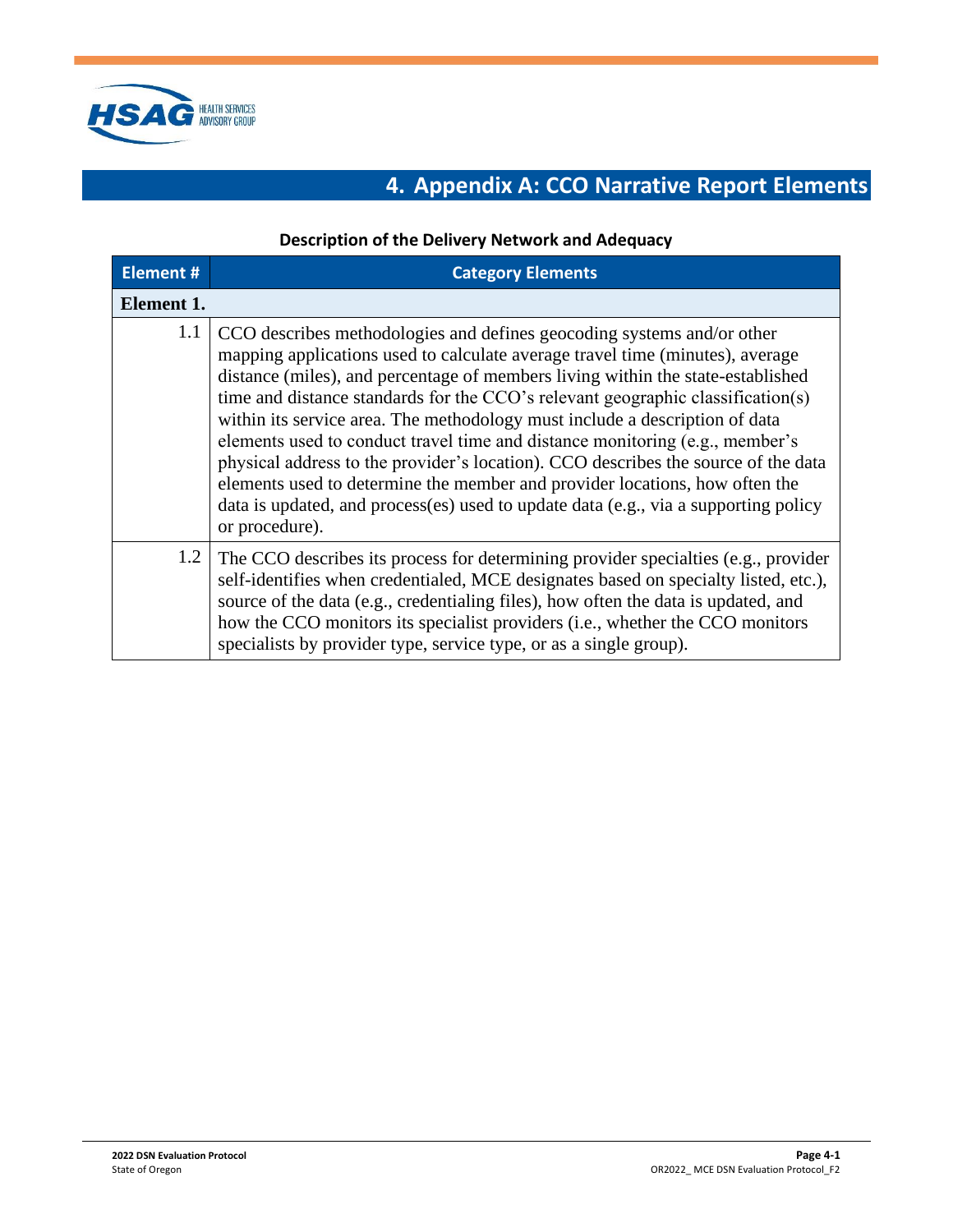

#### **Element # Category Elements**

#### **Element 2.**

CCO submits its time and distance calculations (geocoding maps, tables, Microsoft Excel, or a consolidated report) for **each** of the provider types in elements 2.1 through 2.12 based the CCO's relevant geographic classification(s) within its service area. CCO calculations must address all of the following specifications:

- a. Average time (in minutes),
- b. Average distance (in miles),and
- c. Percentage of members living within the time and distance standards.

CCO indicates whether it meets or does not meet the time and distance standard for rural and urban designations for each of the following service categories. Where the CCO does not meet the standard, it must provide a description of how member access below the standard was and/or is currently being addressed to achieve compliance and the time frame for resolution of the deficiency.

| 2.1  | • Primary Care Provider, Adult                                         |
|------|------------------------------------------------------------------------|
|      | • Primary Care Provider, Pediatric                                     |
|      | • Primary Care Provider, Both Combined (Rendering care ages 0 to 99)   |
| 2.2  | • Specialty Practitioner, Adult                                        |
|      | Specialty Practitioner, Pediatric                                      |
|      | • Specialty Practitioner, Both Combined (Adult and Pediatric)          |
| 2.3  | • Mental Health Provider, Adult                                        |
|      | • Mental Health Provider, Pediatric                                    |
|      | • Mental Health Provider, Both Combined (Adult and Pediatric)          |
| 2.4  | • Substance Use Disorder Provider, Adult                               |
|      | Substance Use Disorder Provider, Pediatric<br>$\bullet$                |
|      | • Substance Use Disorder Provider, Both Combined (Adult and Pediatric) |
| 2.5  | • Oral Health Provider, Adult                                          |
|      | Oral Health Provider, Pediatric                                        |
|      | Oral Health Provider, Both Combined (Adult and Pediatric)              |
| 2.6  | <b>Federally Qualified Health Centers</b>                              |
| 2.7  | Hospital                                                               |
| 2.8  | Hospital, Acute Psychiatric Care                                       |
| 2.9  | Pharmacies                                                             |
| 2.10 | Indian Health Service and Tribal Health Services                       |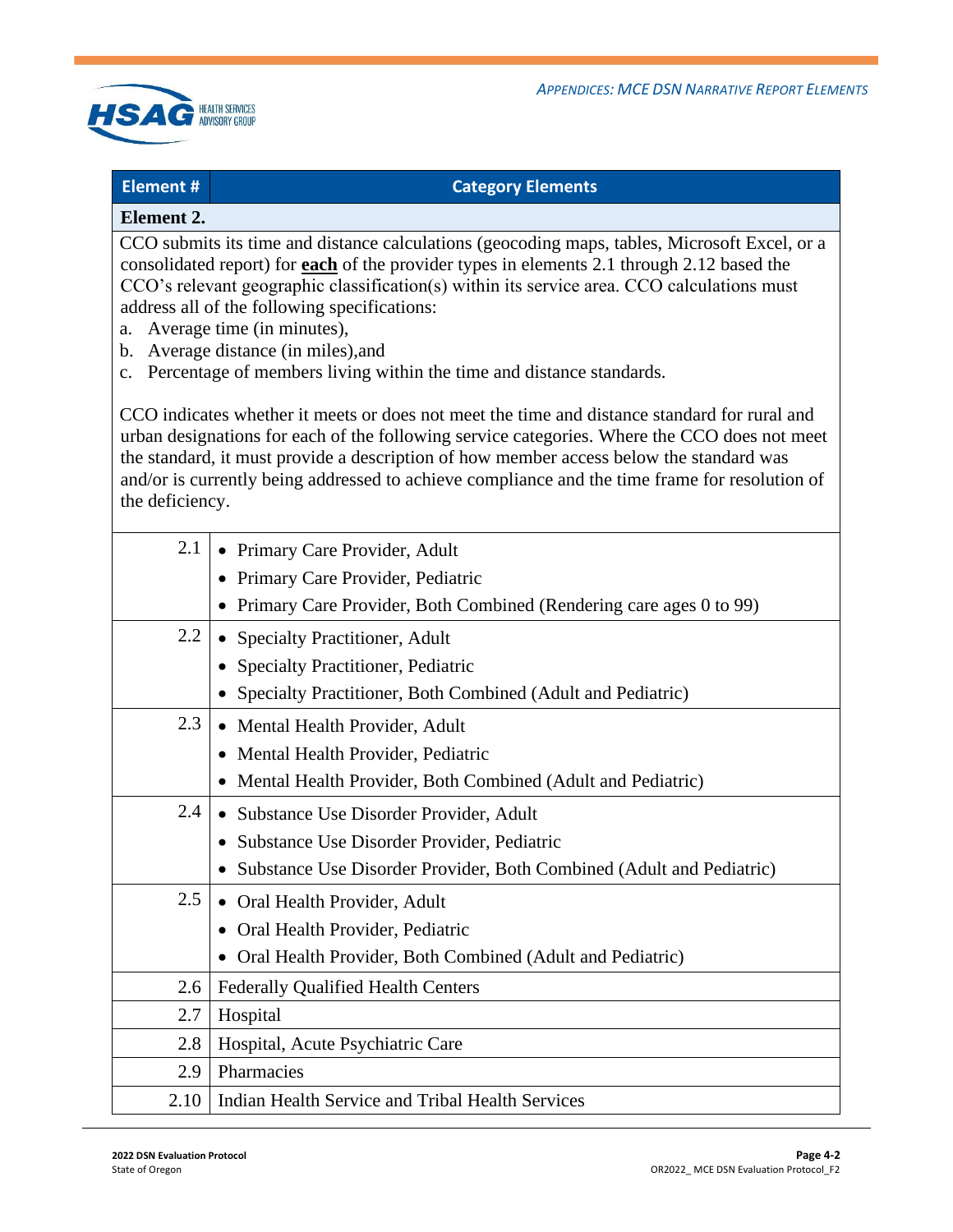

| Element #         | <b>Category Elements</b>                                                                                                                                                                                                                                                                                                                                                                                                                                                                                                                                                             |  |
|-------------------|--------------------------------------------------------------------------------------------------------------------------------------------------------------------------------------------------------------------------------------------------------------------------------------------------------------------------------------------------------------------------------------------------------------------------------------------------------------------------------------------------------------------------------------------------------------------------------------|--|
| 2.11              | <b>Rural Health Centers</b>                                                                                                                                                                                                                                                                                                                                                                                                                                                                                                                                                          |  |
| 2.12              | Post-Hospital Skilled Nursing Facility                                                                                                                                                                                                                                                                                                                                                                                                                                                                                                                                               |  |
| 2.13              | <b>Urgent Care Centers</b>                                                                                                                                                                                                                                                                                                                                                                                                                                                                                                                                                           |  |
| Element 3.        |                                                                                                                                                                                                                                                                                                                                                                                                                                                                                                                                                                                      |  |
| 3.1               | CCO describes its established mechanism for monitoring timely access to care to<br>ensure scheduled or rescheduled physical, oral, and behavioral health member<br>appointments are timely for emergent, urgent, and routine/well-care visits.<br>Answers should include provider types included in monitoring, monitoring<br>method including frequency, and process for addressing providers failing to meet<br>network access standards (e.g., via a policy or procedure). CCO describes how<br>the data is used in a meaningful manner to facilitate network adequacy decisions. |  |
| 3.2               | CCO describes its mechanism for monitoring hours of operation, including<br>member access during non-standard business hours, weekends, nights, and<br>holidays. The CCO should address emergent, urgent, and routine/well-care visit<br>services.                                                                                                                                                                                                                                                                                                                                   |  |
| <b>Element 4.</b> |                                                                                                                                                                                                                                                                                                                                                                                                                                                                                                                                                                                      |  |
| 4.1               | CCO describes its mechanism for monitoring provider-to-member ratio data as<br>well as the authoritative source(s) it uses to determine the adequacy of these<br>ratios. Answers should include provider types included in monitoring, ratio<br>standards used, monitoring method, and frequency of monitoring activities. CCO<br>describes how the data is used in a meaningful manner to facilitate network<br>adequacy decisions.                                                                                                                                                 |  |
| 4.2               | CCO submits provider-to-member ratio data for all provider types it monitors as<br>part of its network adequacy decision-making (e.g., via a ratio data report).                                                                                                                                                                                                                                                                                                                                                                                                                     |  |
| Element 5.        |                                                                                                                                                                                                                                                                                                                                                                                                                                                                                                                                                                                      |  |
| 5.1               | CCO describes its mechanism for monitoring non-emergency transportation<br>(NEMT) utilization data for members with and without disabilities or special<br>needs to identify barriers to access. CCO describes how the data is used in a<br>meaningful manner to facilitate network adequacy decisions.                                                                                                                                                                                                                                                                              |  |
| Element 6.        |                                                                                                                                                                                                                                                                                                                                                                                                                                                                                                                                                                                      |  |
| 6.1               | CCO describes its mechanism for monitoring network adequacy by <i>member</i><br>demographics, including race, ethnicity, language, and disability (e.g., REALD).<br>CCO describes how the data is used in a meaningful manner to facilitate network<br>adequacy decisions.                                                                                                                                                                                                                                                                                                           |  |
| 6.2               | CCO describes its mechanism for monitoring network adequacy by <i>provider</i><br>demographics, including race, ethnicity, and language. CCO describes how the<br>data is used in a meaningful manner to facilitate network adequacy decisions.                                                                                                                                                                                                                                                                                                                                      |  |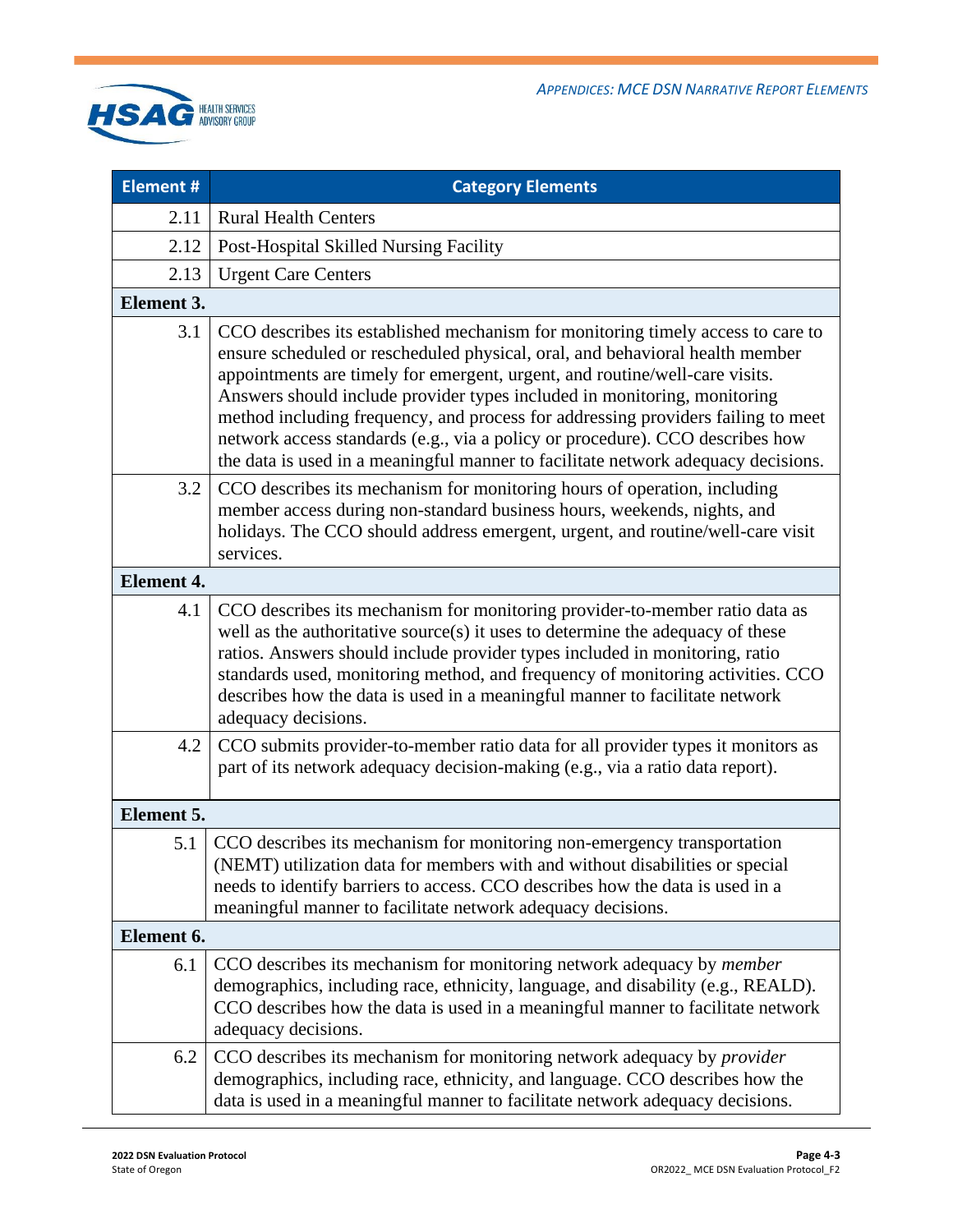

#### **Element 7.**

CCO describes its mechanism for monitoring data and feedback from each source listed in elements listed below, how it ensures broad representation of community/member voices, and how it meaningfully uses the information to inform network adequacy decisions. If the CCO does not consider the indicated source(s) when making network adequacy decisions, it must provide a rationale for the exclusion.

| 7.1               | Grievance and appeal data related to access, availability, or other network<br>considerations pertinent to the provision of culturally and linguistically<br>appropriate and trauma-informed care.                                                                                                                    |
|-------------------|-----------------------------------------------------------------------------------------------------------------------------------------------------------------------------------------------------------------------------------------------------------------------------------------------------------------------|
| 7.2               | Survey data (e.g., Consumer Assessment of Healthcare Providers and Systems<br>[CAHPS], Mental Health Statistics Improvement Program [MHSIP]. etc.).                                                                                                                                                                   |
| 7.3               | Community Advisory Council feedback or other input.                                                                                                                                                                                                                                                                   |
| 7.4               | Provider and CCO staff feedback, including interdisciplinary care teams.                                                                                                                                                                                                                                              |
| 7.5               | Separate from the above mechanisms, CCO describes how it ensures member<br>input is used in a meaningful manner to facilitate network adequacy decisions.                                                                                                                                                             |
| Element 8.        |                                                                                                                                                                                                                                                                                                                       |
| 8.1               | CCO provides the names of any and all providers terminated from the network,<br>the reason for each termination, and the number of members impacted by the<br>$t$ ermination(s).                                                                                                                                      |
| 8.2               | CCO describes how it mitigated impacts or potential impacts to members as a<br>result of any provider terminations. If no providers were terminated, CCO<br>describes the actions it would take to mitigate impacts to members as a result of<br>future terminations.                                                 |
| <b>Element 9.</b> |                                                                                                                                                                                                                                                                                                                       |
| 9.1               | CCO describes its network relationship with any Indian Health Service (IHS) and<br>Tribal Health Services (THS) within or near its service area. Alternatively, the<br>CCO provides evidence that no such providers are located within or reasonably<br>near its service area or are otherwise not offering services. |
| 9.2               | CCO submits calculations to identify the total number of members eligible to<br>receive services through participating IHS/THS providers areas well as the total<br>numbers of participating providers broken out by service type.                                                                                    |
| 9.3               | CCO describes its mechanism for monitoring access to covered services for<br>American Indian/Alaska Native (AI/AN) members, including timely access rates<br>for AI/AN members.                                                                                                                                       |

#### **Description of Members and Membership Needs**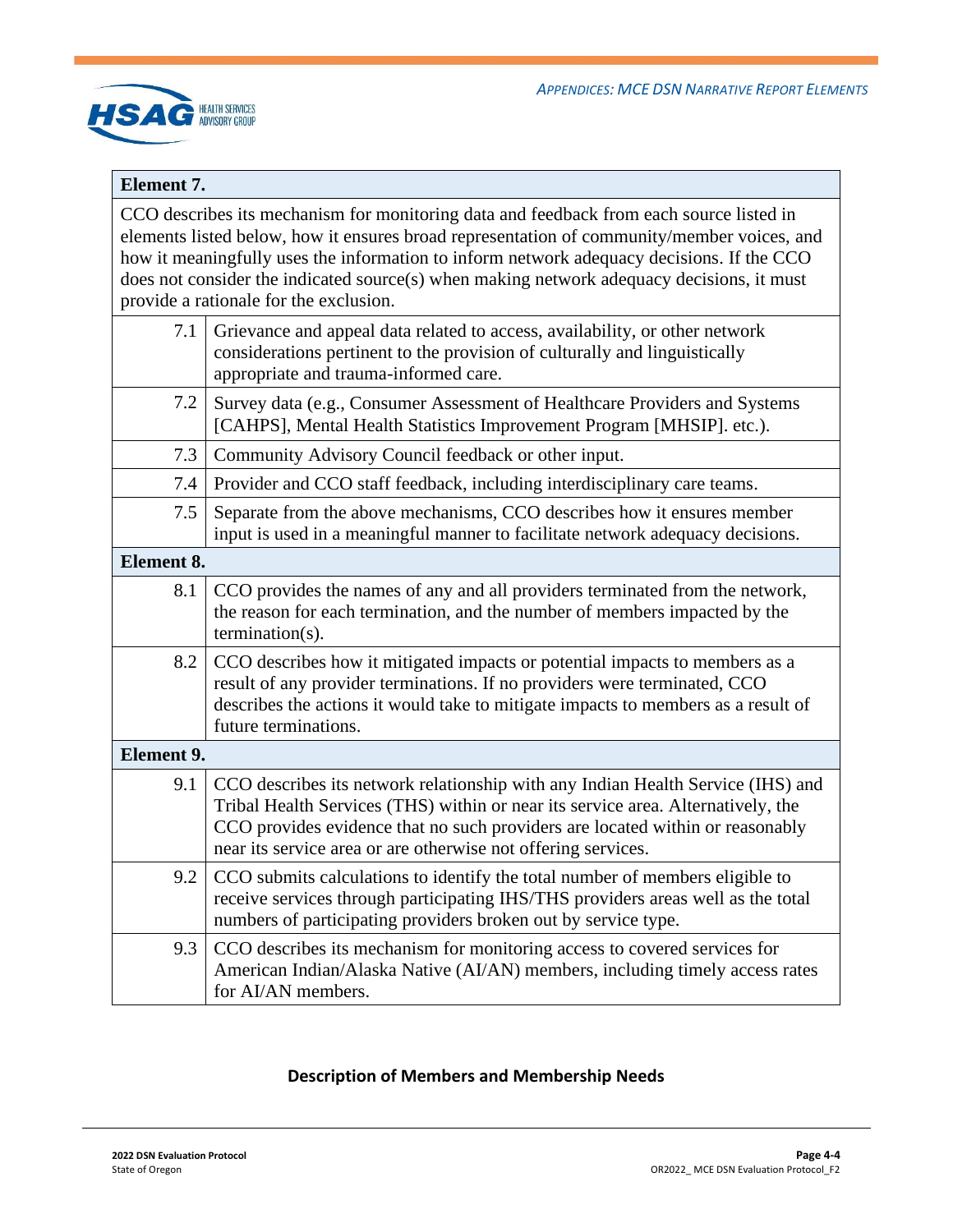

| <b>Element#</b> | <b>Category Elements</b>                                                                                                                                                                                                                                                                                                                                |  |  |
|-----------------|---------------------------------------------------------------------------------------------------------------------------------------------------------------------------------------------------------------------------------------------------------------------------------------------------------------------------------------------------------|--|--|
|                 | Element 10.                                                                                                                                                                                                                                                                                                                                             |  |  |
| 10.1            | CCO describes how it actively identifies members with physical and mental<br>disabilities and special health care needs (SHCN) and submits data to<br>demonstrate this subset of its member population (e.g., via a current report).                                                                                                                    |  |  |
| 10.2            | CCO describes how it monitors, interprets, and utilizes data regarding members<br>with disabilities and SHCN in a meaningful manner to facilitate network<br>adequacy decisions.                                                                                                                                                                        |  |  |
| Element 11.     |                                                                                                                                                                                                                                                                                                                                                         |  |  |
| 11.1            | CCO describes how it actively identifies prevalence of disease across its member<br>population and submits data to demonstrate this prevalence (e.g., via a current<br>report).                                                                                                                                                                         |  |  |
| 11.2            | CCO describes how it monitors, interprets, and utilizes disease prevalence data<br>across its membership in a meaningful manner to facilitate network adequacy<br>decisions, including use of REALD data.                                                                                                                                               |  |  |
| Element 12.     |                                                                                                                                                                                                                                                                                                                                                         |  |  |
| 12.1            | CCO describes how it actively identifies the linguistic and cultural needs of its<br>members and submits data to demonstrate this subset of its member population<br>(e.g., via a current report). The CCO's answer should address the use of REALD<br>data.                                                                                            |  |  |
| 12.2            | CCO describes how it monitors, interprets, and utilizes member linguistic and<br>cultural needs data and REALD data in a meaningful manner to facilitate network<br>adequacy decisions.                                                                                                                                                                 |  |  |
|                 | Element 13.                                                                                                                                                                                                                                                                                                                                             |  |  |
| 13.1            | CCO describes how it actively collects, monitors, and interprets data from OHA,<br>grievances and appeals, training processes, and relevant reports on workforce<br>capacity and diversity to assess the readiness of its provider network to provide<br>member services in a culturally and linguistically appropriate and trauma-<br>informed manner. |  |  |
| 13.2            | CCO describes how it utilizes the data sources relevant to the provision of<br>culturally and linguistically appropriate care in a meaningful manner to facilitate<br>network adequacy and workforce development decisions.                                                                                                                             |  |  |
|                 | <b>Element 14.</b>                                                                                                                                                                                                                                                                                                                                      |  |  |
| 14.1            | CCO describes how it monitors current and anticipated Medicaid and FBDE<br>member enrollment and submits data to demonstrate these populations (e.g., via a<br>current report).                                                                                                                                                                         |  |  |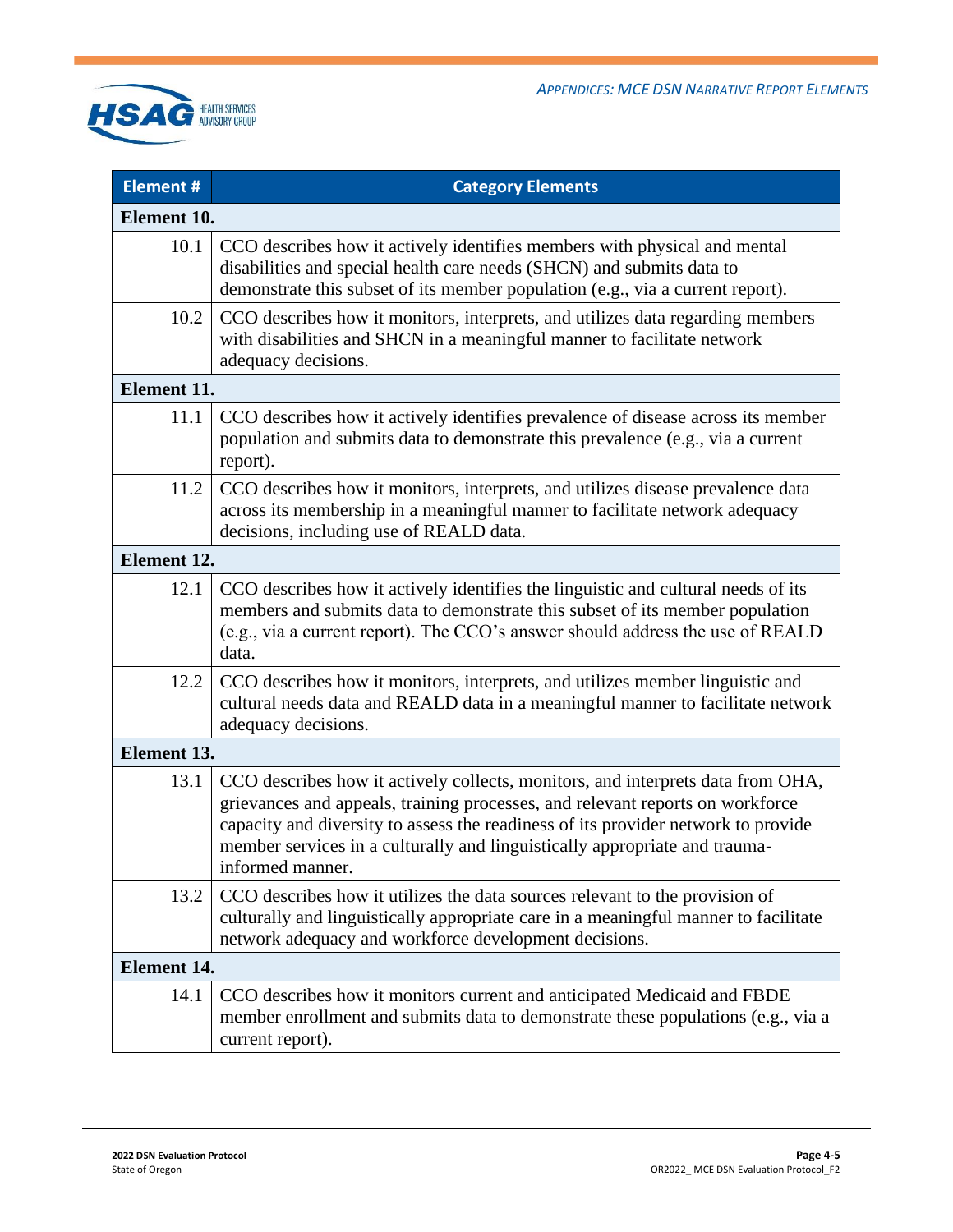

| Element #   | <b>Category Elements</b>                                                                                                                                               |
|-------------|------------------------------------------------------------------------------------------------------------------------------------------------------------------------|
|             | 14.2 CCO describes how current and anticipated Medicaid and FBDE member<br>enrollment data is used in a meaningful manner to facilitate network adequacy<br>decisions. |
| Element 15. |                                                                                                                                                                        |
| 15.1        | CCO describes how it collects and monitors current and expected service<br>utilization data.                                                                           |
|             | 15.2 CCO describes how current and expected service utilization data is used in a<br>meaningful manner to facilitate network adequacy decisions.                       |

### **Community Coordination**

| <b>Element #</b> | <b>Category Elements</b>                                                                                                                                                                                                                                                                                                                                                                                                                                            |
|------------------|---------------------------------------------------------------------------------------------------------------------------------------------------------------------------------------------------------------------------------------------------------------------------------------------------------------------------------------------------------------------------------------------------------------------------------------------------------------------|
| Element 16.      |                                                                                                                                                                                                                                                                                                                                                                                                                                                                     |
| 16.1             | CCO describes strategies it has taken and plans to implement to work with local<br>communities, local and state educational resources, and other OHA resources,<br>including financial incentives, to develop an action plan to ensure its workforce<br>is prepared to provide physical, behavioral, and oral health services to the<br>members within the CCO's service area in a manner that is culturally and<br>linguistically appropriate and trauma informed. |
| 16.2             | CCO describes any data sources it uses to support such strategies, including the<br>nature of the data, frequency with which the data is updated and<br>reviewed/validated, and how the data is analyzed.                                                                                                                                                                                                                                                           |
| Element 17.      |                                                                                                                                                                                                                                                                                                                                                                                                                                                                     |
| 17.1             | CCO describes how it uses performance metrics to monitor network adequacy,<br>including what the metrics are, the frequency of evaluation, and how monitoring<br>results are used to address deficiencies within the network.                                                                                                                                                                                                                                       |
| 17.2             | CCO describes what performance data it shares with its network (both aggregate<br>and individual data) and what actions are taken to improve network adequacy as<br>a result.                                                                                                                                                                                                                                                                                       |

### **Network Response Strategy**

| <b>Element #</b> | <b>Category Elements</b>                                                                                                                                                 |
|------------------|--------------------------------------------------------------------------------------------------------------------------------------------------------------------------|
| Element 18.      |                                                                                                                                                                          |
|                  | 18.1 CCO provides its methodology for identifying barriers to network adequacy<br>and/or member network access through both quantitative and qualitative<br>indicators.  |
|                  | 18.2 CCO describes any existing current barriers to network adequacy and/or gaps in<br>its provider network identified in the course of its monitoring cycles, including |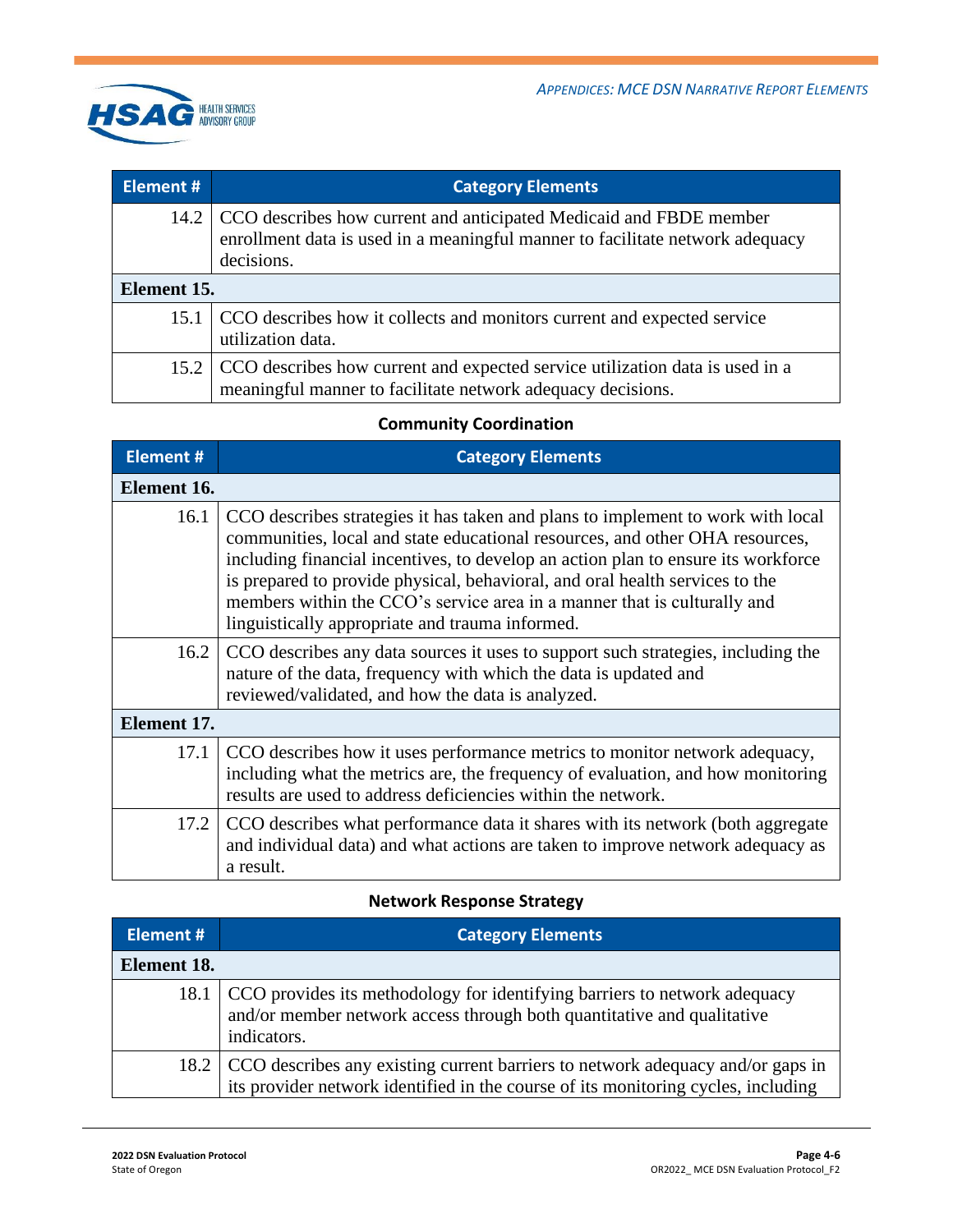

| <b>Element #</b> | <b>Category Elements</b>                                                                                                                                                                                                                                                                                                           |
|------------------|------------------------------------------------------------------------------------------------------------------------------------------------------------------------------------------------------------------------------------------------------------------------------------------------------------------------------------|
|                  | but not limited to the elements listed in the <i>Description of the Delivery Network</i><br>and Adequacy category (i.e., time and distance standards, provider-to-member<br>ratios, timeliness, etc.). If no deficiencies were identified, the CCO should<br>describe the relevant processes it would follow to correct the issue. |
| 18.3             | CCO describes the immediate short-term interventions it will or would<br>implement to correct the identified deficiencies as well as the time frames for<br>such interventions.                                                                                                                                                    |
| 18.4             | CCO describes the long-term interventions it will or would implement to fill<br>network gaps and resolve barriers or changes in future capacity needs, including<br>the time frames for such interventions.                                                                                                                        |
| 18.5             | CCO describes outcome measures for evaluating the efficacy of its interventions<br>or the processes it would follow for creating such measures.                                                                                                                                                                                    |
| Element 19.      |                                                                                                                                                                                                                                                                                                                                    |
| 19.1             | CCO describes any findings identified in the prior year's DSN Evaluation and<br>provides a brief description of how previously identified issues have been<br>corrected.                                                                                                                                                           |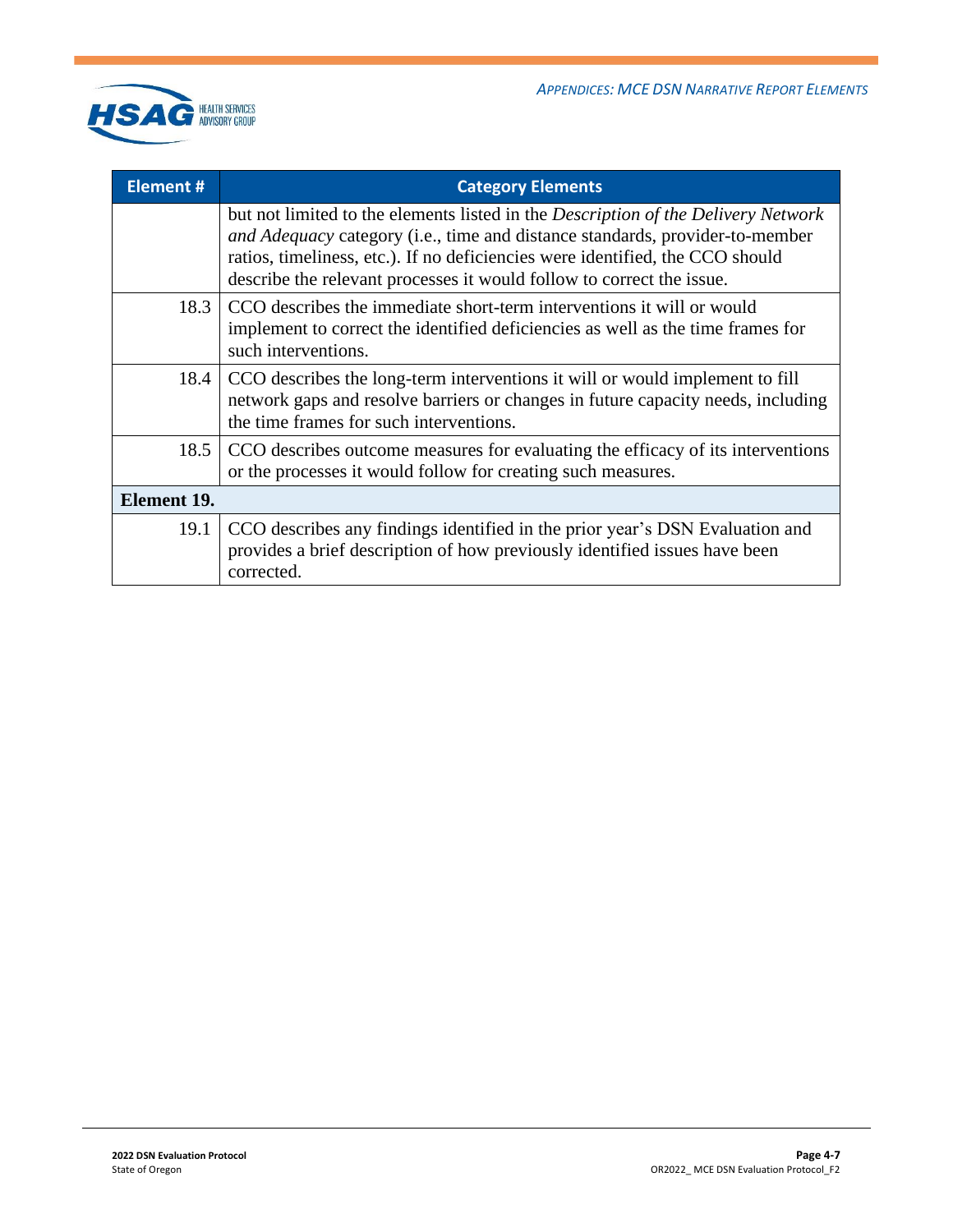<span id="page-18-0"></span>

## **5. Appendix B: DCO Narrative Report Elements**

#### **Description of the Delivery Network and Adequacy**

| <b>Element</b><br># | <b>Category Elements</b>                                                                                                                                                                                                                                                                                                                                                                                                                                                                                                                                                                                                                                                                                                                                                   |
|---------------------|----------------------------------------------------------------------------------------------------------------------------------------------------------------------------------------------------------------------------------------------------------------------------------------------------------------------------------------------------------------------------------------------------------------------------------------------------------------------------------------------------------------------------------------------------------------------------------------------------------------------------------------------------------------------------------------------------------------------------------------------------------------------------|
| Element 1.          |                                                                                                                                                                                                                                                                                                                                                                                                                                                                                                                                                                                                                                                                                                                                                                            |
| 1.1                 | DCO describes methodologies and defines geocoding systems and/or other<br>mapping applications used to calculate average travel time (minutes), average<br>distance (miles), and percentage of members living within the state-established<br>time and distance standards for the DCO's relevant geographic classification(s)<br>within its service area. The methodology must include a description of data<br>elements used to conduct travel time and distance monitoring (e.g., member's<br>physical address to the provider's location). DCO describes the source of the data<br>elements used to determine the member and provider locations, how often the data<br>is updated, and process(es) used to update data (e.g., via a supporting policy or<br>procedure). |
| 1.2                 | The DCO describes its process for determining provider specialties (e.g., provider<br>self-identifies when credentialed, MCE designates based on specialty listed, etc.),<br>source of the data (e.g., credentialing files), how often the data is updated, and<br>how the DCO monitors its specialist providers (i.e., whether the DCO monitors<br>specialists by provider type, service type, or as a single group).                                                                                                                                                                                                                                                                                                                                                     |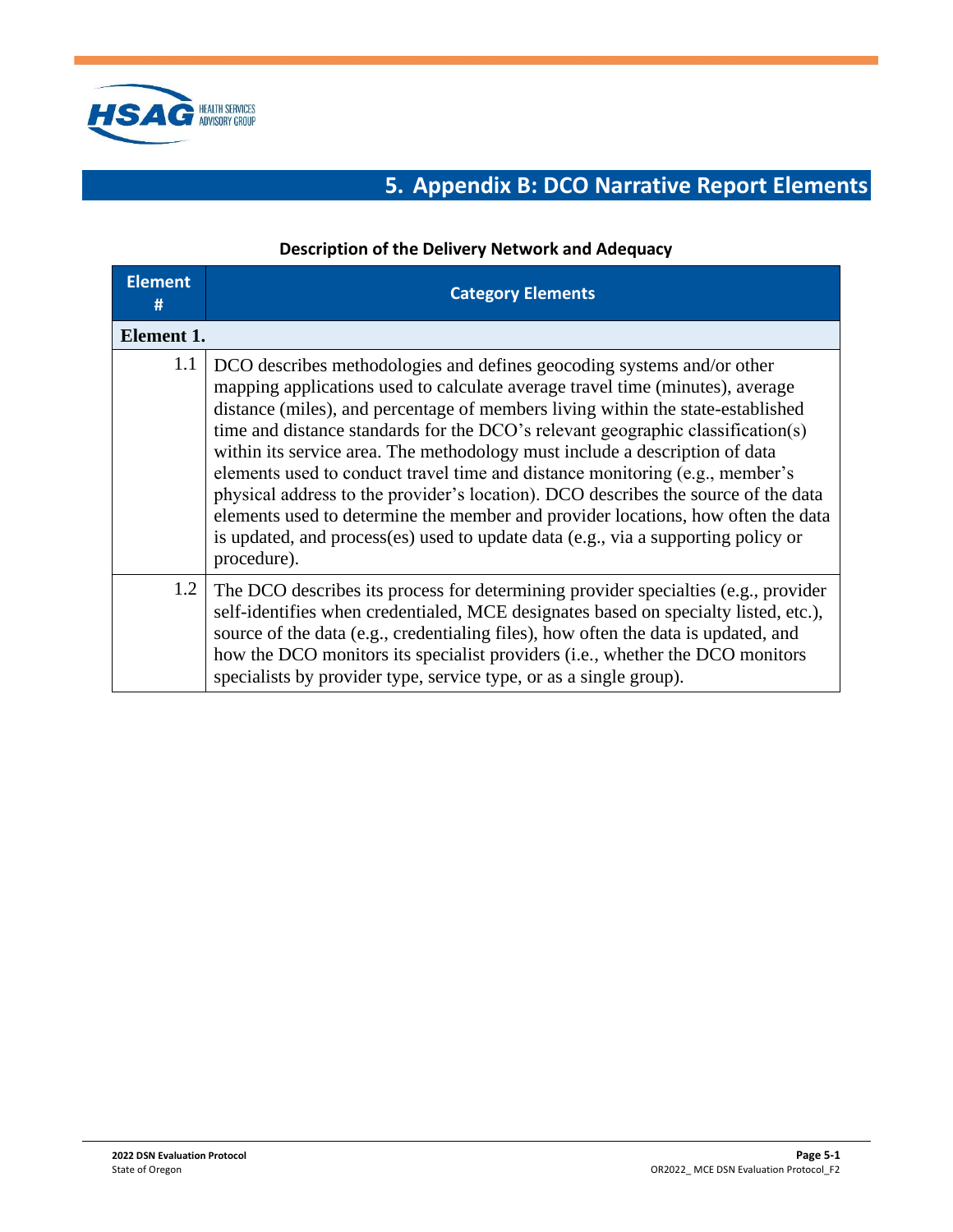

#### **Element #**

#### **Category Elements**

#### **Element 2.**

DCO submits its time and distance calculations (geocoding maps, tables, Microsoft Excel, or a consolidated report) for **each** of the provider types in elements 2.1 through 2.15 based the DCO's relevant geographic classification(s) within its service area. DCO calculations must address all of the following specifications:

- d. Average time (in minutes),
- e. Average distance (in miles), and
- f. Percentage of members living within the time and distance standards.

DCO indicates whether it meets or does not meet the time and distance standard for rural and urban designations for each of the following service categories. Where the DCO does not meet the standard, it must provide a description of how member access below the standard was and/or is currently being addressed to achieve compliance and the time frame for resolution of the deficiency.

| 2.1               | • Primary Care Dentist, Adult                                     |
|-------------------|-------------------------------------------------------------------|
|                   | • Primary Care Dentist, Pediatric                                 |
|                   | Primary Care Dentist, Both Combined (Rendering care ages 0 to 99) |
| 2.2               | Denturist                                                         |
| 2.3               | Endodontist                                                       |
| 2.4               | <b>Expanded Practice Dental Hygienist</b>                         |
| 2.5               | Periodontist                                                      |
| 2.6               | Oral & Maxillofacial Surgeon                                      |
| 2.7               | Orthodontist & Dentofacial Orthopedics                            |
| 2.8               | Hospital, Acute Psychiatric Care                                  |
| 2.9               | Prosthodontics                                                    |
| 2.10              | <b>Registered Dental Hygienist</b>                                |
| 2.11              | <b>Emergency Dental Services Clinic</b>                           |
| 2.12              | <b>Federally Qualified Health Centers</b>                         |
| 2.13              | Indian Health Service and Tribal Health Services                  |
| 2.14              | <b>Public/County Health Department</b>                            |
| 2.15              | <b>Rural Health Centers</b>                                       |
| <b>Element 3.</b> |                                                                   |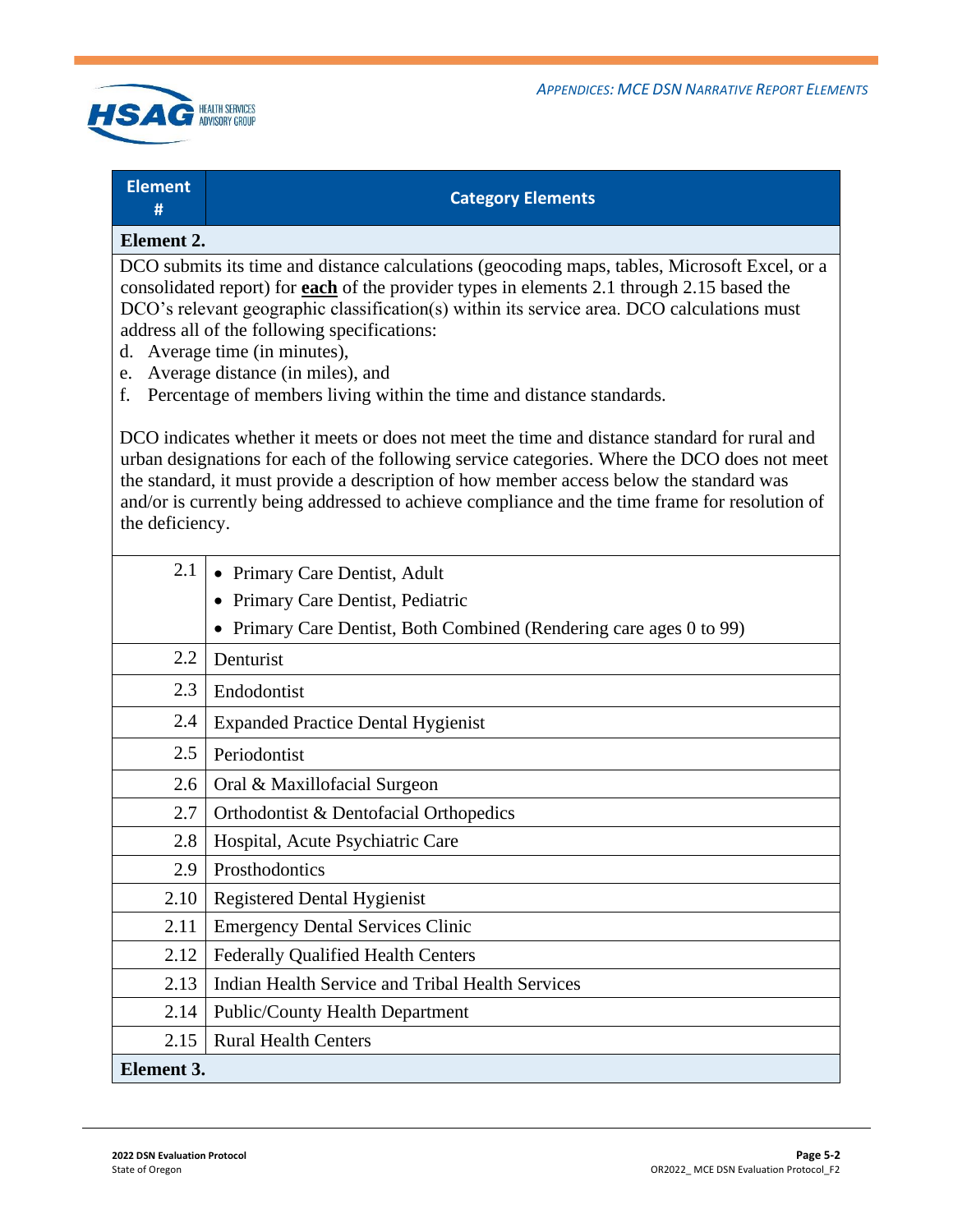

| <b>Element</b><br>#                                                                                                                                                                                                                                                                                                                                                                                                       | <b>Category Elements</b>                                                                                                                                                                                                                                                                                                                                                                                                                                                                                                                                   |  |
|---------------------------------------------------------------------------------------------------------------------------------------------------------------------------------------------------------------------------------------------------------------------------------------------------------------------------------------------------------------------------------------------------------------------------|------------------------------------------------------------------------------------------------------------------------------------------------------------------------------------------------------------------------------------------------------------------------------------------------------------------------------------------------------------------------------------------------------------------------------------------------------------------------------------------------------------------------------------------------------------|--|
| 3.1                                                                                                                                                                                                                                                                                                                                                                                                                       | DCO describes its established mechanism for monitoring timely access to care to<br>ensure scheduled or rescheduled oral health member appointments are timely for<br>emergent, urgent, and routine/well-care visits. Answers should include provider<br>types included in monitoring, monitoring method including frequency, and<br>process for addressing providers failing to meet network access standards (e.g.,<br>via a policy or procedure). DCO describes how the data is used in a meaningful<br>manner to facilitate network adequacy decisions. |  |
| 3.2                                                                                                                                                                                                                                                                                                                                                                                                                       | DCO describes its mechanism for monitoring hours of operation, including<br>member access during non-standard business hours, weekends, nights, and<br>holidays. The DCO should address emergent, urgent, and routine/well-care visit<br>services.                                                                                                                                                                                                                                                                                                         |  |
| <b>Element 4.</b>                                                                                                                                                                                                                                                                                                                                                                                                         |                                                                                                                                                                                                                                                                                                                                                                                                                                                                                                                                                            |  |
| 4.1                                                                                                                                                                                                                                                                                                                                                                                                                       | DCO describes its mechanism for monitoring provider-to-member ratio data as<br>well as the authoritative source(s) it uses to determine the adequacy of these<br>ratios. Answers should include provider types included in monitoring, ratio<br>standards used, monitoring method, and frequency of monitoring activities. DCO<br>describes how the data is used in a meaningful manner to facilitate network<br>adequacy decisions.                                                                                                                       |  |
| 4.2                                                                                                                                                                                                                                                                                                                                                                                                                       | DCO submits provider-to-member ratio data for all provider types it monitors as<br>part of its network adequacy decision-making (e.g., via a ratio data report).                                                                                                                                                                                                                                                                                                                                                                                           |  |
| Element 5.                                                                                                                                                                                                                                                                                                                                                                                                                |                                                                                                                                                                                                                                                                                                                                                                                                                                                                                                                                                            |  |
| 5.1                                                                                                                                                                                                                                                                                                                                                                                                                       | DCO describes its mechanism for monitoring network adequacy by <i>member</i><br>demographics, including race, ethnicity, language, and disability (e.g., REALD).<br>DCO describes how the data is used in a meaningful manner to facilitate network<br>adequacy decisions.                                                                                                                                                                                                                                                                                 |  |
| 5.2                                                                                                                                                                                                                                                                                                                                                                                                                       | DCO describes its mechanism for monitoring network adequacy by provider<br>demographics, including race, ethnicity, and language. DCO describes how the<br>data is used in a meaningful manner to facilitate network adequacy decisions.                                                                                                                                                                                                                                                                                                                   |  |
|                                                                                                                                                                                                                                                                                                                                                                                                                           | Element 6.                                                                                                                                                                                                                                                                                                                                                                                                                                                                                                                                                 |  |
| DCO describes its mechanism for monitoring data and feedback from each source listed in<br>elements listed below, how it ensures broad representation of community/member voices, and<br>how it meaningfully uses the information to inform network adequacy decisions. If the DCO<br>does not consider the indicated source(s) when making network adequacy decisions, it must<br>provide a rationale for the exclusion. |                                                                                                                                                                                                                                                                                                                                                                                                                                                                                                                                                            |  |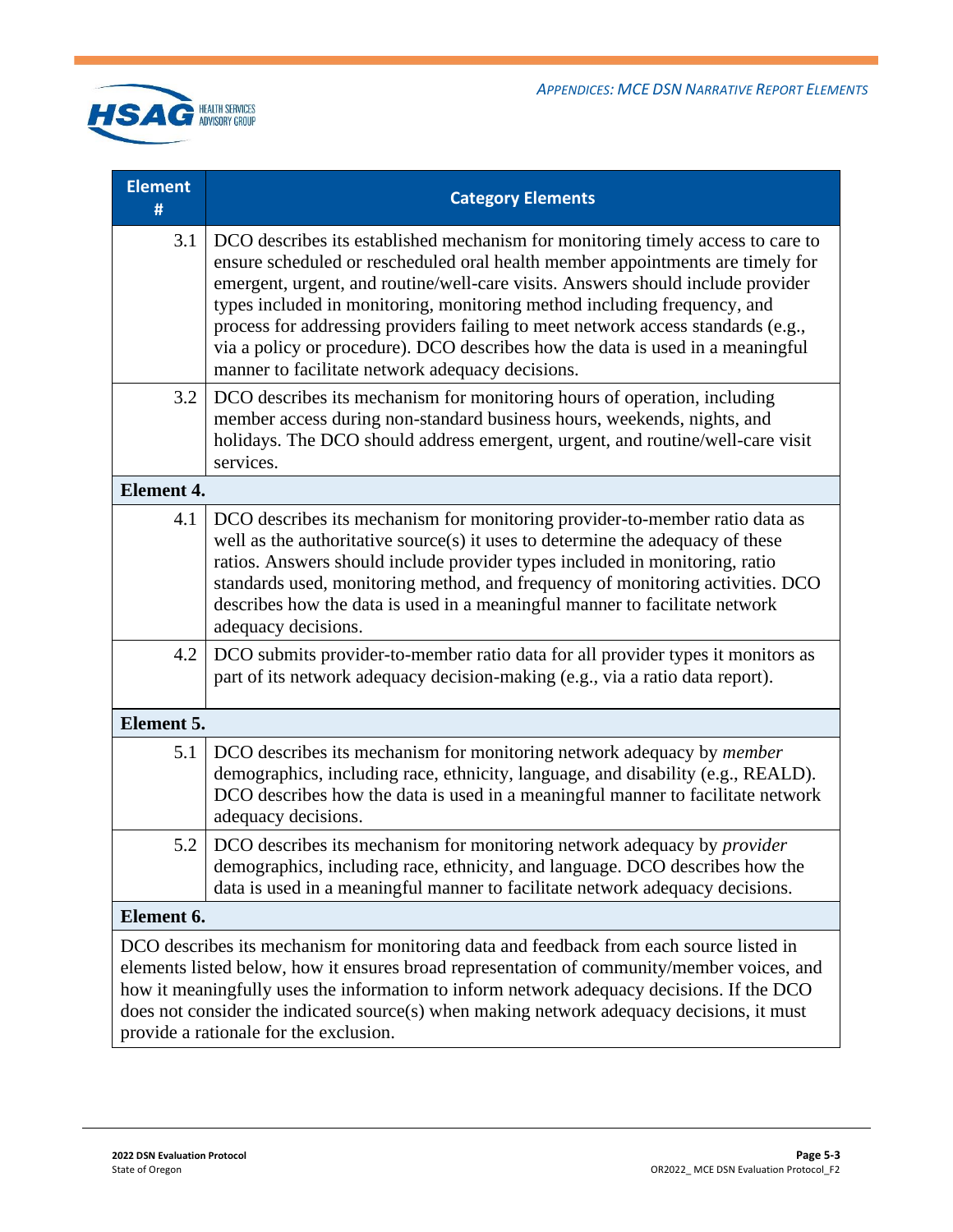

| 6.1               | Grievance and appeal data related to access, availability, or other network<br>considerations pertinent to the provision of culturally and linguistically<br>appropriate and trauma-informed care.                                                                                                                    |
|-------------------|-----------------------------------------------------------------------------------------------------------------------------------------------------------------------------------------------------------------------------------------------------------------------------------------------------------------------|
| 6.2               | Provider and DCO staff feedback, including interdisciplinary care teams (as<br>applicable).                                                                                                                                                                                                                           |
| 6.3               | Separate from the above mechanisms, DCO describes how it ensures member<br>input is used in a meaningful manner to facilitate network adequacy decisions.                                                                                                                                                             |
| <b>Element 7.</b> |                                                                                                                                                                                                                                                                                                                       |
| 7.1               | DCO provides the names of any and all providers terminated from the network,<br>the reason for each termination, and the number of members impacted by the<br>$t$ ermination(s).                                                                                                                                      |
| 7.2               | DCO describes how it mitigated impacts or potential impacts to members as a<br>result of any provider terminations. If no providers were terminated, DCO<br>describes the actions it would take to mitigate impacts to members as a result of<br>future terminations.                                                 |
| Element 8.        |                                                                                                                                                                                                                                                                                                                       |
| 8.1               | DCO describes its network relationship with any Indian Health Service (IHS) and<br>Tribal Health Services (THS) within or near its service area. Alternatively, the<br>DCO provides evidence that no such providers are located within or reasonably<br>near its service area or are otherwise not offering services. |
| 8.2               | DCO submits calculations to identify the total number of members eligible to<br>receive services through participating IHS/THS providers areas well as the total<br>numbers of participating providers broken out by service type.                                                                                    |
| 8.3               | DCO describes its mechanism for monitoring access to covered services for<br>American Indian/Alaska Native (AI/AN) members, including timely access rates<br>for AI/AN members.                                                                                                                                       |

### **Description of Members and Membership Needs**

| <b>Element #</b> | <b>Category Elements</b>                                                                                                                                                                                                             |
|------------------|--------------------------------------------------------------------------------------------------------------------------------------------------------------------------------------------------------------------------------------|
| Element 9.       |                                                                                                                                                                                                                                      |
| 9.1              | DCO describes how it actively identifies members with physical and mental<br>disabilities and special health care needs (SHCN) and submits data to<br>demonstrate this subset of its member population (e.g., via a current report). |
|                  | 9.2 DCO describes how it monitors, interprets, and utilizes data regarding members<br>with disabilities and SHCN in a meaningful manner to facilitate network<br>adequacy decisions.                                                 |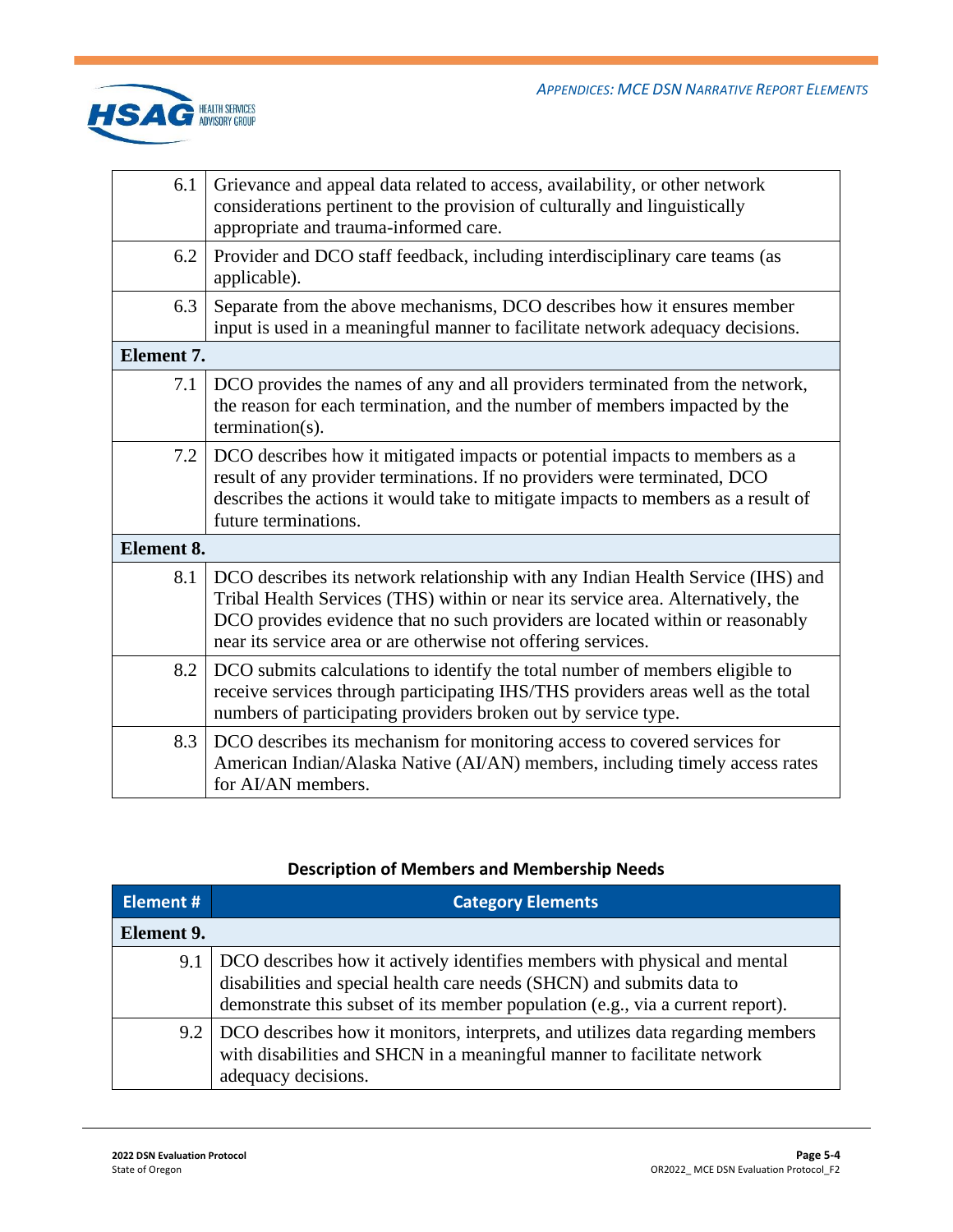

| <b>Element #</b>   | <b>Category Elements</b>                                                                                                                                                                                                                                                                                                                                |  |
|--------------------|---------------------------------------------------------------------------------------------------------------------------------------------------------------------------------------------------------------------------------------------------------------------------------------------------------------------------------------------------------|--|
| Element 10.        |                                                                                                                                                                                                                                                                                                                                                         |  |
| 10.1               | DCO describes how it actively identifies prevalence of disease across its member<br>population and submits data to demonstrate this prevalence (e.g., via a current<br>report).                                                                                                                                                                         |  |
| 10.2               | DCO describes how it monitors, interprets, and utilizes disease prevalence data<br>across its membership in a meaningful manner to facilitate network adequacy<br>decisions, including use of REALD data.                                                                                                                                               |  |
| <b>Element 11.</b> |                                                                                                                                                                                                                                                                                                                                                         |  |
| 11.1               | DCO describes how it actively identifies the linguistic and cultural needs of its<br>members and submits data to demonstrate this subset of its member population<br>(e.g., via a current report). The DCO's answer should address the use of REALD<br>data.                                                                                            |  |
| 11.2               | DCO describes how it monitors, interprets, and utilizes member linguistic and<br>cultural needs data and REALD data in a meaningful manner to facilitate network<br>adequacy decisions.                                                                                                                                                                 |  |
| Element 12.        |                                                                                                                                                                                                                                                                                                                                                         |  |
| 12.1               | DCO describes how it actively collects, monitors, and interprets data from OHA,<br>grievances and appeals, training processes, and relevant reports on workforce<br>capacity and diversity to assess the readiness of its provider network to provide<br>member services in a culturally and linguistically appropriate and trauma-<br>informed manner. |  |
| 12.2               | DCO describes how it utilizes the data sources relevant to the provision of<br>culturally and linguistically appropriate care in a meaningful manner to facilitate<br>network adequacy and workforce development decisions.                                                                                                                             |  |
| <b>Element 13.</b> |                                                                                                                                                                                                                                                                                                                                                         |  |
| 13.1               | DCO describes how it monitors current and anticipated Medicaid and FBDE<br>member enrollment and submits data to demonstrate these populations (e.g., via a<br>current report).                                                                                                                                                                         |  |
| 13.2               | DCO describes how current and anticipated Medicaid and FBDE member<br>enrollment data is used in a meaningful manner to facilitate network adequacy<br>decisions.                                                                                                                                                                                       |  |
| <b>Element 14.</b> |                                                                                                                                                                                                                                                                                                                                                         |  |
| 14.1               | DCO describes how it collects and monitors current and expected service<br>utilization data.                                                                                                                                                                                                                                                            |  |
| 14.2               | DCO describes how current and expected service utilization data is used in a<br>meaningful manner to facilitate network adequacy decisions.                                                                                                                                                                                                             |  |

### **Community Coordination**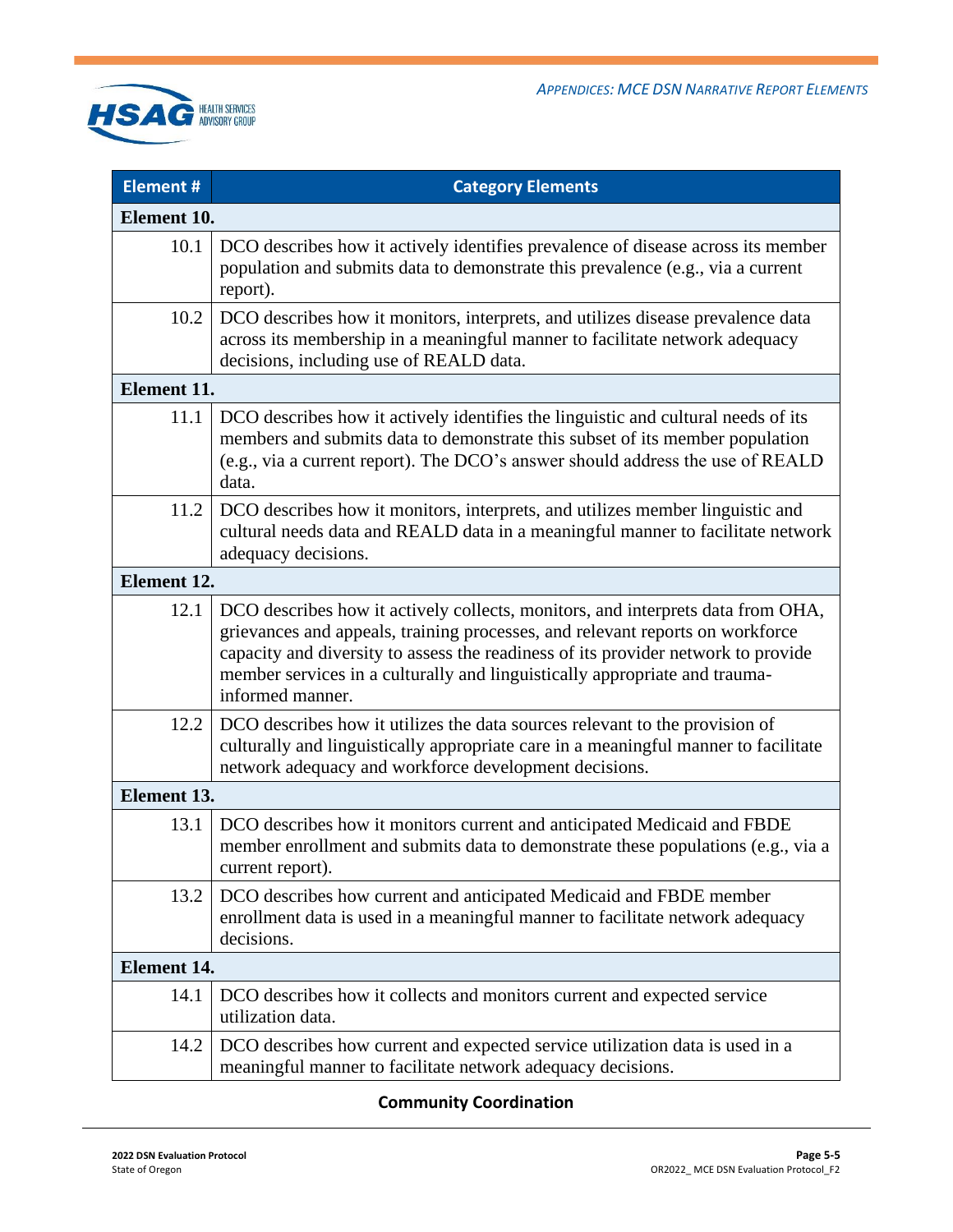

| <b>Element #</b> | <b>Category Elements</b>                                                                                                                                                                                                                                                                                                                                                                                                                  |  |
|------------------|-------------------------------------------------------------------------------------------------------------------------------------------------------------------------------------------------------------------------------------------------------------------------------------------------------------------------------------------------------------------------------------------------------------------------------------------|--|
| Element 15.      |                                                                                                                                                                                                                                                                                                                                                                                                                                           |  |
| 15.1             | DCO describes strategies it has taken and plans to implement to work with local<br>communities, local and state educational resources, and other OHA resources,<br>including financial incentives, to develop an action plan to ensure its workforce<br>is prepared to provide oral health services to the members within the DCO's<br>service area in a manner that is culturally and linguistically appropriate and<br>trauma informed. |  |
| 15.2             | DCO describes any data sources it uses to support such strategies, including the<br>nature of the data, frequency with which the data is updated and<br>reviewed/validated, and how the data is analyzed.                                                                                                                                                                                                                                 |  |
| Element 16.      |                                                                                                                                                                                                                                                                                                                                                                                                                                           |  |
| 16.1             | DCO describes how it uses performance metrics to monitor network adequacy,<br>including what the metrics are, the frequency of evaluation, and how monitoring<br>results are used to address deficiencies within the network.                                                                                                                                                                                                             |  |
| 16.2             | DCO describes what performance data it shares with its network (both aggregate<br>and individual data) and what actions are taken to improve network adequacy as<br>a result.                                                                                                                                                                                                                                                             |  |

### **Network Response Strategy**

| <b>Element #</b> | <b>Category Elements</b>                                                                                                                                                                                                                                                                                                                                                                                                                                                                           |
|------------------|----------------------------------------------------------------------------------------------------------------------------------------------------------------------------------------------------------------------------------------------------------------------------------------------------------------------------------------------------------------------------------------------------------------------------------------------------------------------------------------------------|
| Element 17.      |                                                                                                                                                                                                                                                                                                                                                                                                                                                                                                    |
| 17.1             | DCO provides its methodology for identifying barriers to network adequacy<br>and/or member network access through both quantitative and qualitative<br>indicators.                                                                                                                                                                                                                                                                                                                                 |
| 17.2             | DCO describes any existing current barriers to network adequacy and/or gaps in<br>its provider network identified in the course of its monitoring cycles, including<br>but not limited to the elements listed in the Description of the Delivery Network<br>and Adequacy category (i.e., time and distance standards, provider-to-member<br>ratios, timeliness, etc.). If no deficiencies were identified, the DCO should<br>describe the relevant processes it would follow to correct the issue. |
| 17.3             | DCO describes the immediate short-term interventions it will or would<br>implement to correct the identified deficiencies as well as the time frames for<br>such interventions.                                                                                                                                                                                                                                                                                                                    |
| 17.4             | DCO describes the long-term interventions it will or would implement to fill<br>network gaps and resolve barriers or changes in future capacity needs, including<br>the time frames for such interventions.                                                                                                                                                                                                                                                                                        |
| 17.5             | DCO describes outcome measures for evaluating the efficacy of its interventions<br>or the processes it would follow for creating such measures.                                                                                                                                                                                                                                                                                                                                                    |